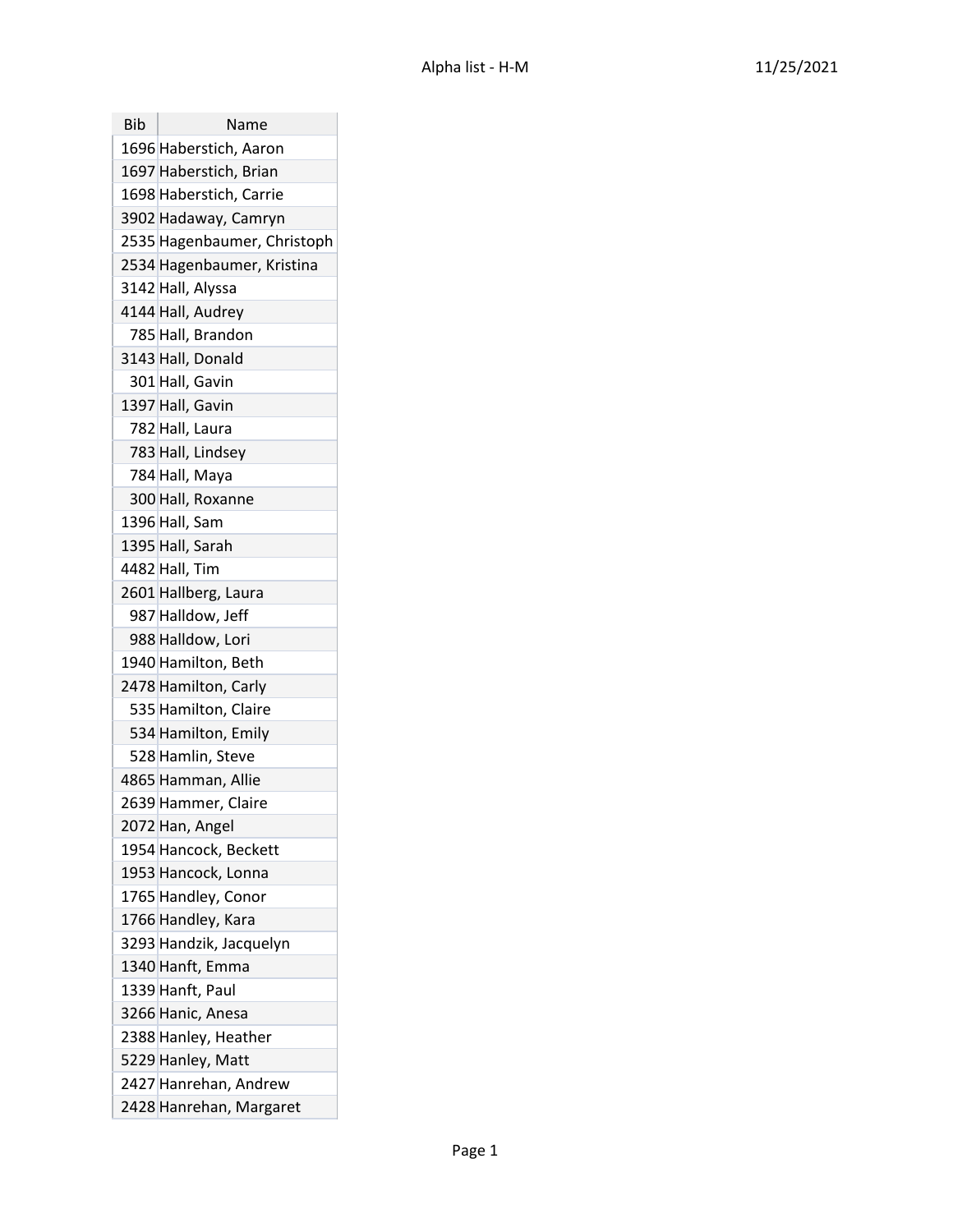| Bib | Name                         |
|-----|------------------------------|
|     | 1354 Hansen, Mark            |
|     | 1355 Hansen, Therese         |
|     | 3502 Hanson, Vivian          |
|     | 5101 Haonperae, Viivi        |
|     | 3576 Hardcastle, Michelle    |
|     | 3577 Hardcastle, Tyler       |
|     | 1707 HARDIN, Fred            |
|     | 5033 Hardin, Liz             |
|     | 5032 Hardin, Oliver          |
|     | 315 Hardy, Sela              |
|     | 3966 Harkin, Karen           |
|     | 4953 harper, Evan            |
|     | 4955 harper, michelle        |
|     | 4954 harper, Travis          |
|     | 719 Harrington, Ash          |
|     | 1588 Harrington, Mark        |
|     | 5352 Harris, Dalina          |
|     | 911 Harris, Lisa             |
|     | 5144 Harrison, Caroline      |
|     | 3514 Harrison, Hailey        |
|     | 5143 Harrison, Jeanne        |
|     | 3682 Hartlein, Allie         |
|     | 3681 Hartlein, Daniel        |
|     | 3683 Hartlein, Julie         |
|     | 1241 Hartley, Amanda         |
|     | 1244 Hartley, Kyra           |
|     | 1242 Hartley, Larry          |
|     | 1243 Hartley, Nathan         |
|     | 4012 Hartmann, Ellery        |
|     | 1418 Hartmann, Lisa          |
|     | 4011 Hartmann, Michael       |
|     | 4013 Hartmann, Preston       |
|     | 3187 Harvey, Emily           |
|     | 4390 Harvey, Grace           |
|     | 3233 Harvey, Peter           |
|     | 3234 Harvey, Sue             |
|     | 4020 Hasan, Allison          |
|     | 4021 Hasan, Luke             |
|     | 4023 Hasan, Makayla Coco     |
|     | 4022 Hasan, Mitchell         |
|     | 4965 Haselhorst, Christopher |
|     | 4964 Haselhorst, James       |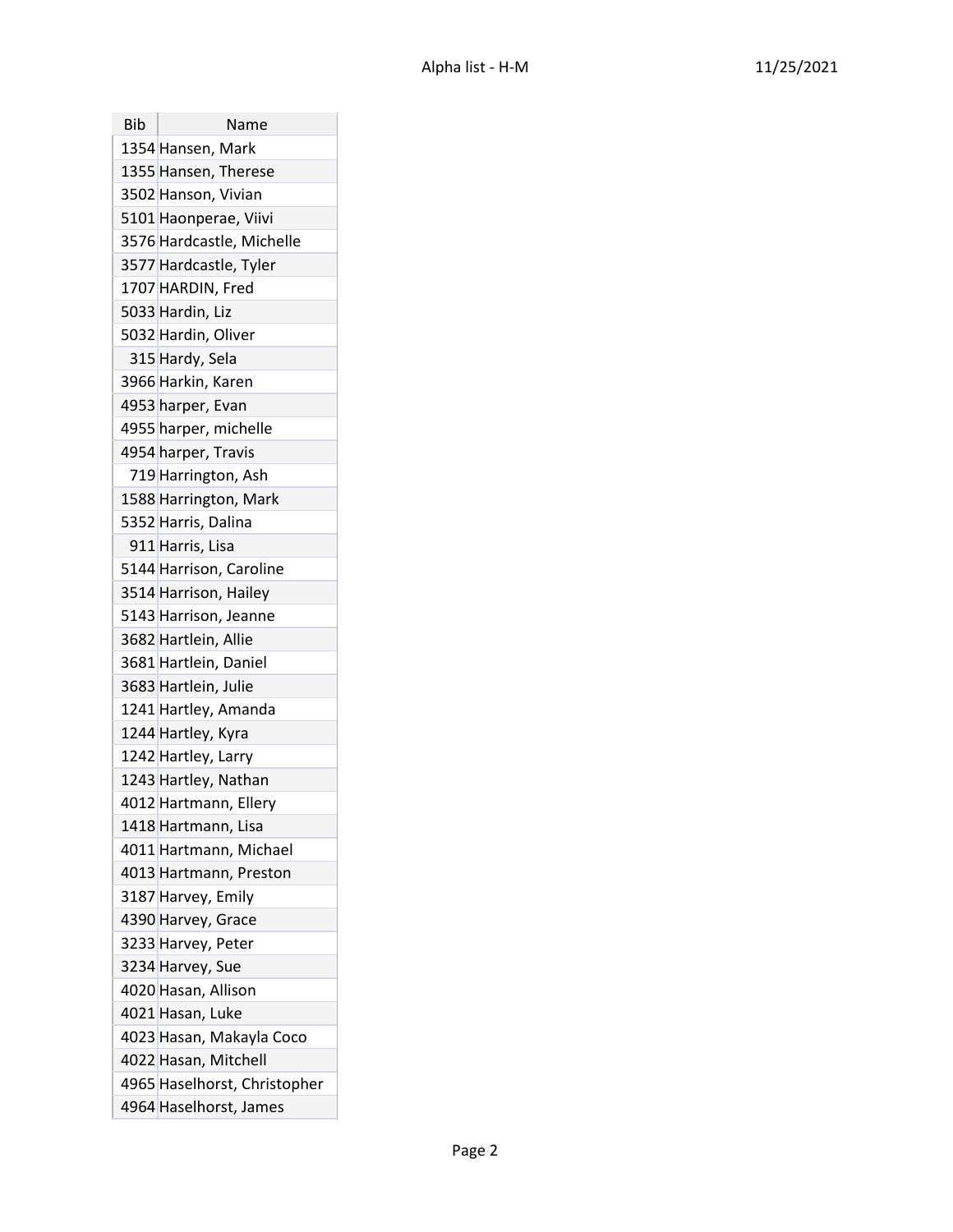| Bib | Name                    |
|-----|-------------------------|
|     | 4963 Haselhorst, Joseph |
|     | 1820 Hasse, Katie       |
|     | 3513 Hastings, Clark    |
|     | 3512 Hastings, JD       |
|     | 5115 Hastings, Sean     |
|     | 3510 Hastings, Steph    |
|     | 3832 Hatfield, Cole     |
|     | 3831 Hatfield, Marc     |
|     | 4000 Havala, Michael    |
|     | 4452 Hayes, Debbie      |
|     | 2574 Hayes, Donna       |
|     | 2725 Hayes, Ellie       |
|     | 11 Hayes, Heather       |
|     | 4017 Hayes, Kelly       |
|     | 4451 Hayes, Michael     |
|     | 2724 Hayes, Olivia      |
|     | 2723 Hayes, Phoebe      |
|     | 4992 Hayes, Ralph       |
|     | 35 Hayes, Tom           |
|     | 1290 Haywood, Jackson   |
|     | 1289 Haywood, Jamie     |
|     | 1291 Haywood, Madelyn   |
|     | 3023 Healy, Mike        |
|     | 1603 Healy, Stephanie   |
|     | 1413 Heaton, Jaran      |
|     | 998 Hedden, Luke        |
|     | 5138 Hedges, Hunter     |
|     | 4310 Heggeland, Emily   |
|     | 252 Heimann, Brett      |
|     | 255 Heimann, Brett      |
|     | 4778 Heindl, Sam        |
|     | 4198 Heise, Ann Marie   |
|     | 4199 Heise, Graham      |
|     | 1951 HEITZ, MELISSA     |
|     | 1952 Heitz, Russell     |
|     | 1453 Heldmann, Beth     |
|     | 1454 Heldmann, Natalie  |
|     | 2972 Heldmann, Nathan   |
|     | 3064 Helms, Alex        |
|     | 3063 Helms, Jenna       |
|     | 4402 Helms, Mimi        |
|     | 4403 Helms, Ron         |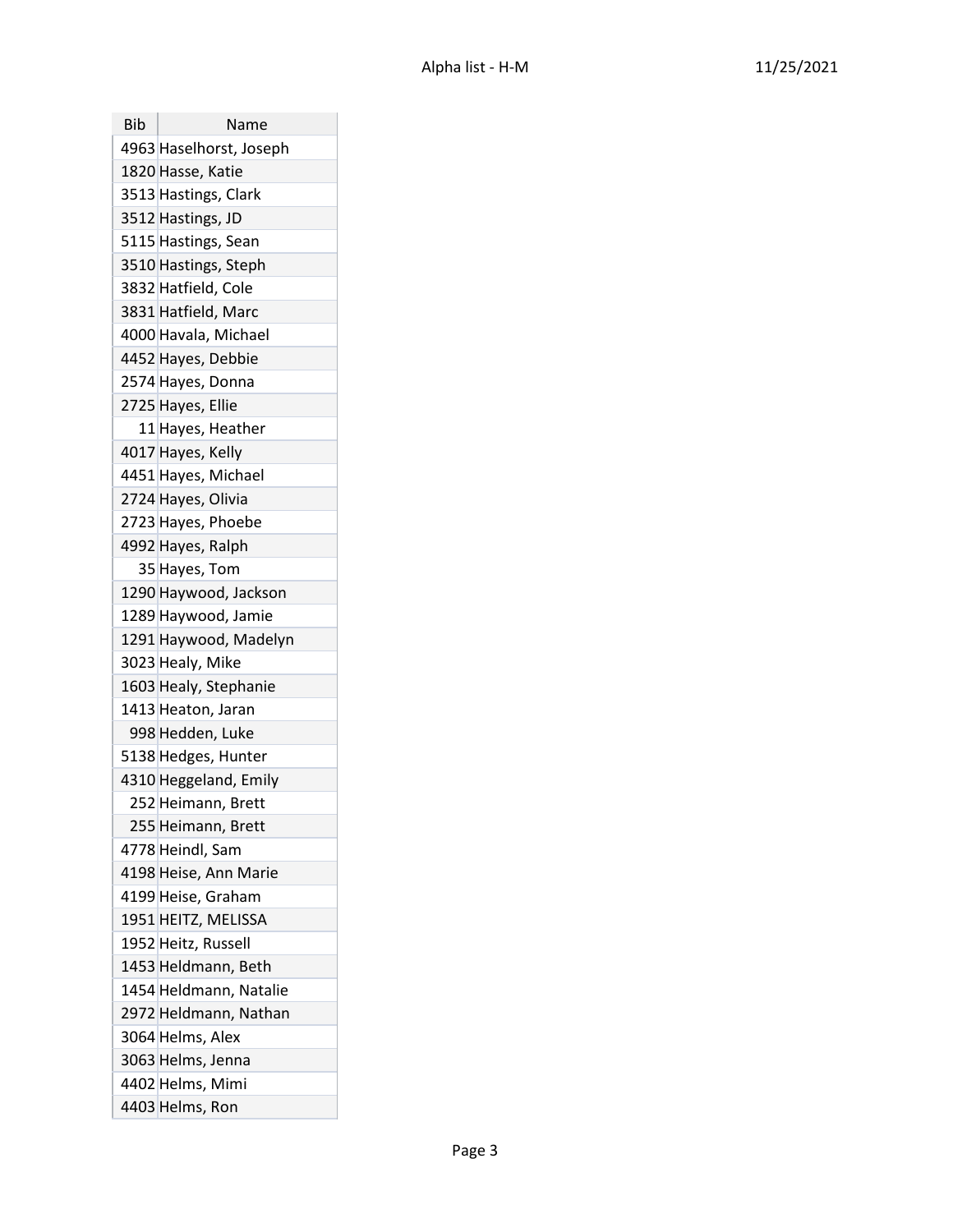| Bib | Name                       |
|-----|----------------------------|
|     | 431 Hemler, Tafe           |
|     | 4354 Hemmens, Daniel       |
|     | 469 Hemsworth, IV, Willard |
|     | 468 Hemsworth, Willard     |
|     | 2987 Henderson, Jessie     |
|     | 2986 Henderson, Joe        |
|     | 2985 Henderson, Joey       |
|     | 4864 Hendren, Ava          |
|     | 5353 Hendren, Bradley      |
|     | 5354 Hendren, Sara Jane    |
|     | 892 Hendricks, Ryan        |
|     | 891 Hendricks, Zack        |
|     | 1187 Henn, Lauren          |
|     | 363 Henness, Charlie       |
|     | 365 Henness, Dallas        |
|     | 364 Henness, Parker        |
|     | 362 Henness, Samantha      |
|     | 5081 Hennessy, Carole      |
|     | 4627 Henry, Caden          |
|     | 757 Henry, Katie           |
|     | 758 Henry, Maddi           |
|     | 4626 Henry, Samantha       |
|     | 595 Henzler, David         |
|     | 594 Henzler, Jessica       |
|     | 504 Herfurth, Marie        |
|     | 503 Herfurth, Terry        |
|     | 426 Hermann, Annie         |
|     | 425 Hermann, Jack          |
|     | 427 Hermann, Julie         |
|     | 429 Hermann, Michael       |
|     | 4200 Hermanson, Joe        |
|     | 5322 Hernandez, Alex       |
|     | 4579 Hernandez, Caitlyn    |
|     | 4577 Hernandez, Carlo      |
|     | 4578 hernandez, christine  |
|     | 2132 Hernandez, Danielle   |
|     | 2130 Hernandez, Megan      |
|     | 3190 Herr, Lorraine        |
|     | 874 Herron, Amanda         |
|     | 3719 Hervey, Debra         |
|     | 2921 Hess, Deanna          |
|     | 4987 Hetrick, Cole         |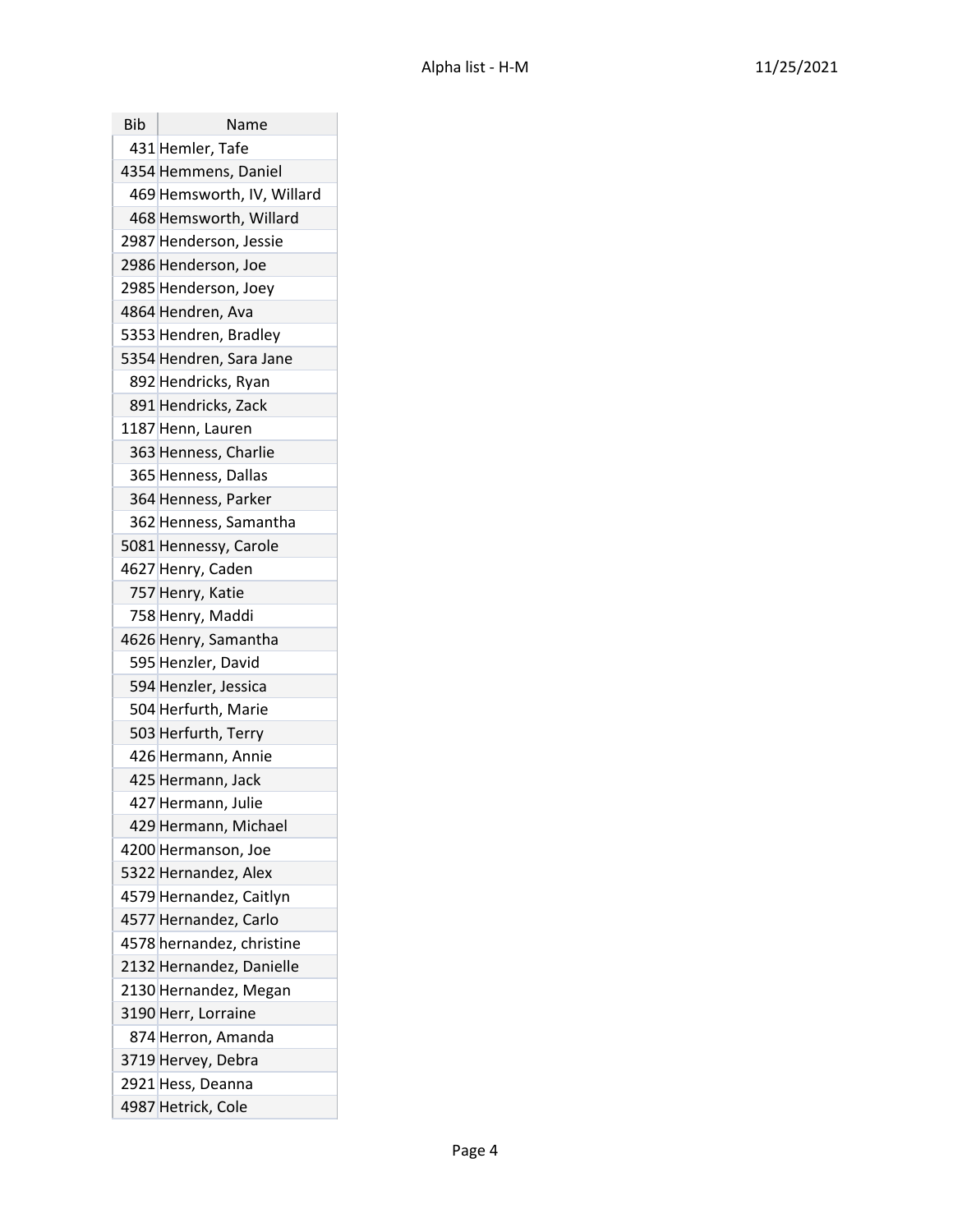| Bib | Name                  |
|-----|-----------------------|
|     | 4985 Hetrick, David   |
|     | 4986 Hetrick, Ivy     |
|     | 4984 Hetrick, Sarah   |
|     | 248 Heusuk, Izzy      |
|     | 241 Heusuk, Jacob     |
|     | 240 Heusuk, Peter     |
|     | 243 Heusuk, Stephanie |
|     | 242 Heusuk, Tom       |
|     | 4363 Heywood, Collin  |
|     | 2516 Hickey, Ben      |
|     | 1567 Hickey, James    |
|     | 4702 Hiemenz, Jacob   |
|     | 158 Higens, Darian    |
|     | 160 Higens, Skylar    |
|     | 1714 Higgins, Gina    |
|     | 1719 Higgins, Kyle    |
|     | 1720 Higgins, Lauren  |
|     | 1721 Higgins, Melissa |
|     | 1715 Higgins, Timothy |
|     | 2518 High, Libby      |
|     | 2517 High, Tom        |
|     | 1348 Hilger, Blake    |
|     | 1347 Hilger, Ryleigh  |
|     | 1346 Hilger, Steve    |
|     | 2296 Hill, Casey      |
|     | 2237 Hill, David      |
|     | 1929 Hill, JT         |
|     | 5082 Hill, Katie      |
|     | 2297 Hill, Sean       |
|     | 4441 Hilton, Bonnie   |
|     | 4440 Hilton, Michael  |
|     | 4292 Hinch, Alexander |
|     | 170 Hird, Mary Ellen  |
|     | 172 Hird, Nathaniel   |
|     | 171 Hird, Walter      |
|     | 1759 Hish, Alex       |
|     | 1758 Hish, Anthony    |
|     | 1757 Hish, Greg       |
|     | 166 Ho, Jason         |
|     | 167 Ho, Simon         |
|     | 1876 Hodap, Patrick   |
|     | 1613 Hodapp, Anna     |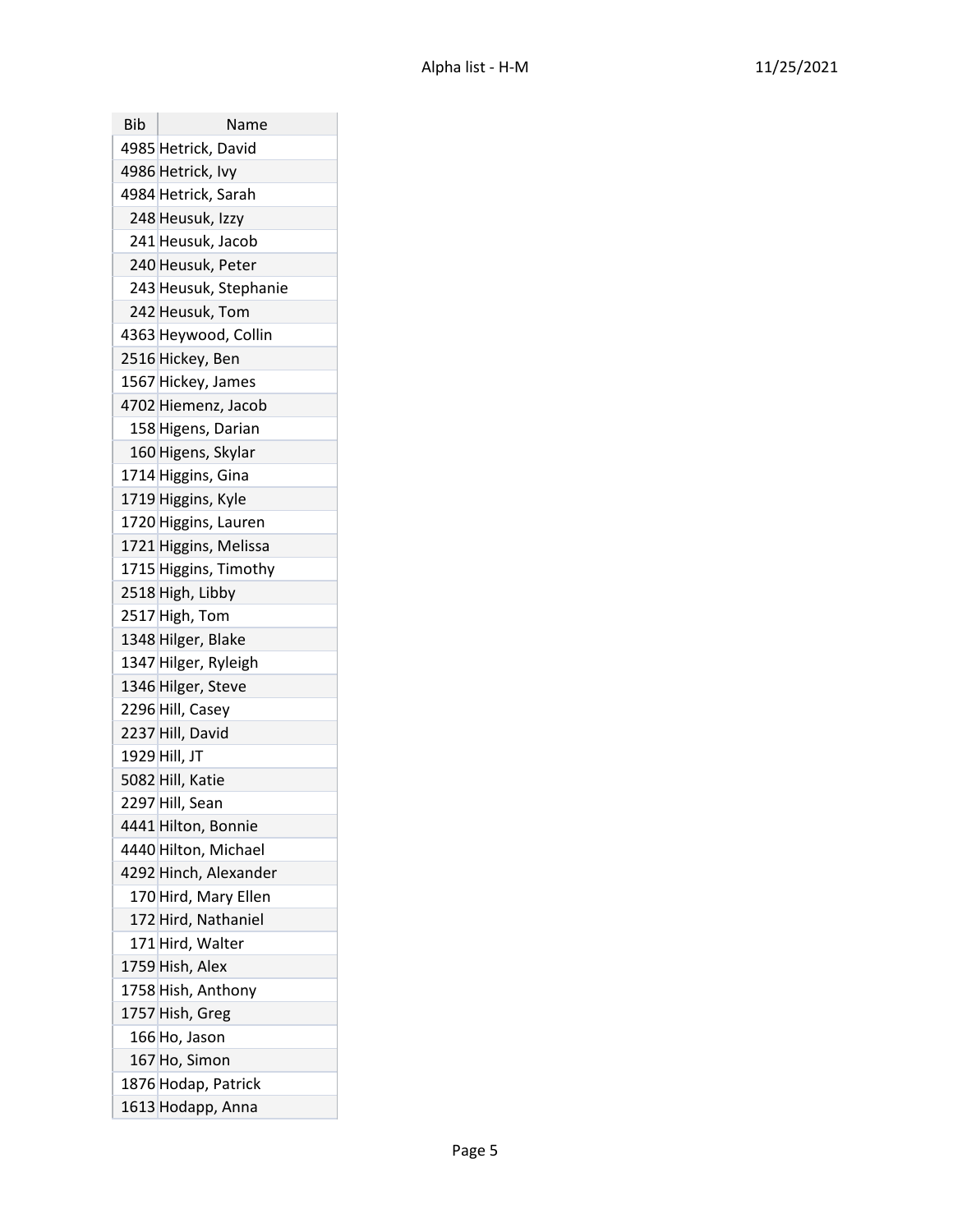| Bib | Name                     |
|-----|--------------------------|
|     | 3818 Hoeft, Brady        |
|     | 3817 Hoeft, Brandon      |
|     | 1740 Hoelzer, Jeanette   |
|     | 790 Hoesly, Paul         |
|     | 3014 Hoffman, Andrea     |
|     | 1794 Hoffman, Ben        |
|     | 1793 Hoffman, Erin       |
|     | 4169 Hoffower, Kate      |
|     | 1920 Hogan, Colin        |
|     | 2944 Hogan, Kailee       |
|     | 1919 Hogan, Kevin        |
|     | 2150 Hojnicki, Danielle  |
|     | 2151 Hojnicki, Tommy     |
|     | 793 Holland, Chris       |
|     | 794 Holland, Emily       |
|     | 795 Holland, Henry       |
|     | 1833 Holland, Michael    |
|     | 1834 Holland, Samantha   |
|     | 807 Hollingsworth, Tim   |
|     | 5207 Holloway, Kylie     |
|     | 5206 Holloway, Sara      |
|     | 2648 Hollstein, Paul     |
|     | 1658 Holmes, Doug        |
|     | 3491 Holmes, Kaylee      |
|     | 72 Holzhauer, Jack       |
|     | 71 Holzhauer, Julia      |
|     | 1115 Holzhauer, Katarina |
|     | 74 Holzhauer, Peter      |
|     | 73 Holzhauer, Scarlett   |
|     | 4178 Homan, Abby         |
|     | 4176 Homan, Eleanor      |
|     | 4182 Homan, John         |
|     | 4180 Homan, Julia        |
|     | 848 Homer, Katelyn       |
|     | 791 Homer, Natalie       |
|     | 3885 Homolka, Carolyn    |
|     | 3882 Homolka, Gary       |
|     | 3883 Homolka, Lindsay    |
|     | 3884 Homolka, Nicholas   |
|     | 2922 Hong, Jiefei        |
|     | 4461 Hoogveld, Ava       |
|     | 4462 Hoogveld, Shannon   |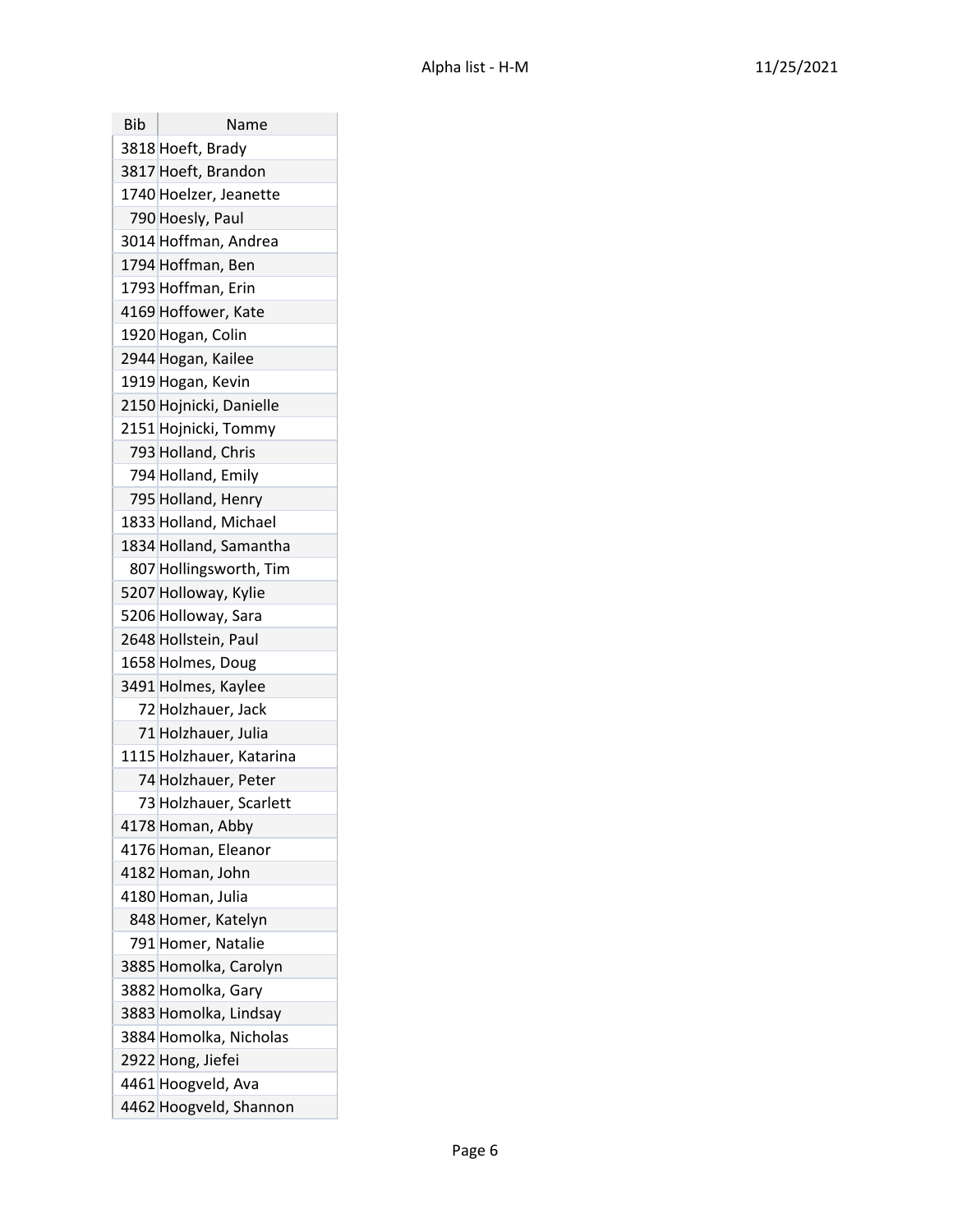| Bib | Name                     |
|-----|--------------------------|
|     | 635 Hook, Artie          |
|     | 636 Hook, Kristy         |
|     | 637 Hook, Lilah          |
|     | 5256 Hopkins, Adam       |
|     | 5258 Hopkins, Elijah     |
|     | 5259 Hopkins, Gwendolyn  |
|     | 5260 Hopkins, Maxwell    |
|     | 5257 Hopkins, Stephanie  |
|     | 3697 Horn, Caitlin       |
|     | 3699 Horn, Connor        |
|     | 3695 Horn, Patrick       |
|     | 3696 Horn, Ryan          |
|     | 3280 horne, jack         |
|     | 3281 horne, jenny        |
|     | 3282 horne, julianne     |
|     | 2736 Horton, Karen       |
|     | 2911 Houda, Jessica      |
|     | 3504 Houston, Mark       |
|     | 3505 Houston, Ryan       |
|     | 3565 Howard, Richard     |
|     | 2406 Howell, Kari        |
|     | 1174 Howenstein, Andree  |
|     | 4732 Howenstein, Charles |
|     | 1175 Howenstein, Steve   |
|     | 4733 Howenstein, William |
|     | 4254 Howenstine, Mark    |
|     | 5090 Hruby, Kelly        |
|     | 5091 Hruby, Liam         |
|     | 2273 Hsieh, Show-Ping    |
|     | 380 Hu, Gabriella        |
|     | 381 HU, VICTOR           |
|     | 5187 Huang, Cynthia      |
|     | 5185 Huang, May          |
|     | 2422 Huang, Sherry       |
|     | 3319 Hubbard, Danica     |
|     | 1412 Hubbard, Jenelle    |
|     | 1409 Hubbard, Juli       |
|     | 3325 Hubbard, Madison    |
|     | 1410 Hubbard, Mike       |
|     | 3324 Hubbard, Morgan     |
|     | 3724 Hudson, Dan         |
|     | 1352 Huennekens, James   |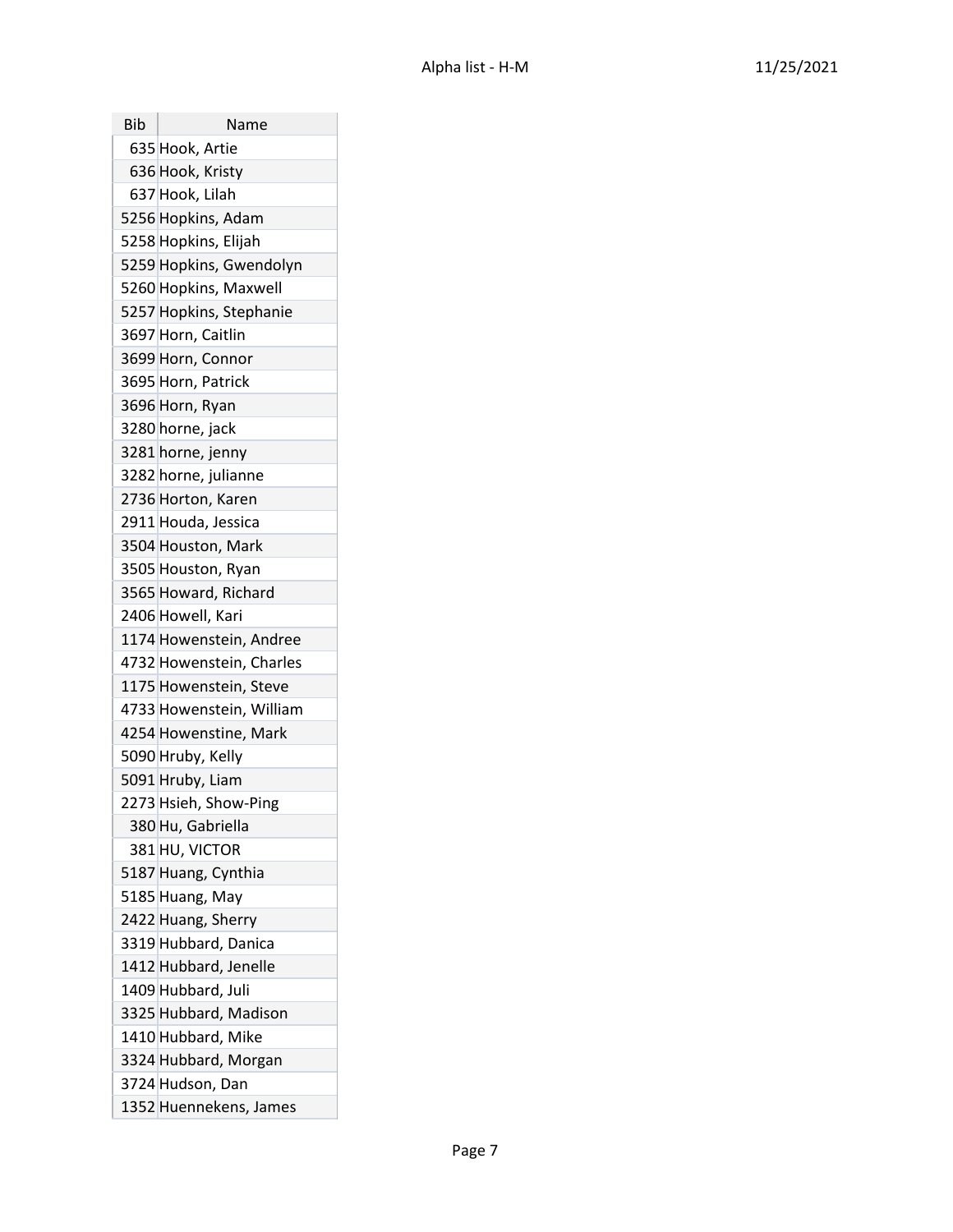| Bib | Name                   |
|-----|------------------------|
|     | 3712 Huff, Emily       |
|     | 1287 Huff, Karl        |
|     | 2239 Hugdahl, Abby     |
|     | 2241 Hugdahl, Kayln    |
|     | 2240 Hugdahl, Sam      |
|     | 1108 Hughes, Bonnie    |
|     | 1110 Hughes, Keith     |
|     | 5262 Huizen, Hannah    |
|     | 5390 Hull, Gracie      |
|     | 2690 Humble, Elijah    |
|     | 2689 Humble, Marcy     |
|     | 4034 Hummel, Heather   |
|     | 5167 Hung, Edward      |
|     | 1902 Hunley, Chase     |
|     | 3668 Hurd, Melissa     |
|     | 694 hurley, liam       |
|     | 2714 Hurley, Lisa      |
|     | 2715 Hurley, Mark      |
|     | 693 hurley, quinn      |
|     | 5181 Hurst, Brynn      |
|     | 5178 Hurst, Phillip    |
|     | 251 Hushek, Elizabeth  |
|     | 256 Hushek, Elizabeth  |
|     | 1273 Hushek, Thomas    |
|     | 4062 Hutton, Doug      |
|     | 4063 Hutton, Lucy      |
|     | 3351 Hyland, Elizabeth |
|     | 3238 laquinto, Chelsea |
|     | 3237 laquinto, Grant   |
|     | 3235 laquinto, Julie   |
|     | 3236 laquinto, Kevin   |
|     | 4638 Ibarra, Connie    |
|     | 4637 Ibarra, Juan      |
|     | 1384 Idstein, Amanda   |
|     | 1385 Idstein, Daniel   |
|     | 1386 Idstein, Katie    |
|     | 1387 Idstein, Patrick  |
|     | 2126 Ilg, Dale         |
|     | 3258 Ilg, Victor       |
|     | 2530 ILL, Jamie        |
|     | 2925 ILL, Jeffrey      |
|     | 4924 Intoccia, Bob     |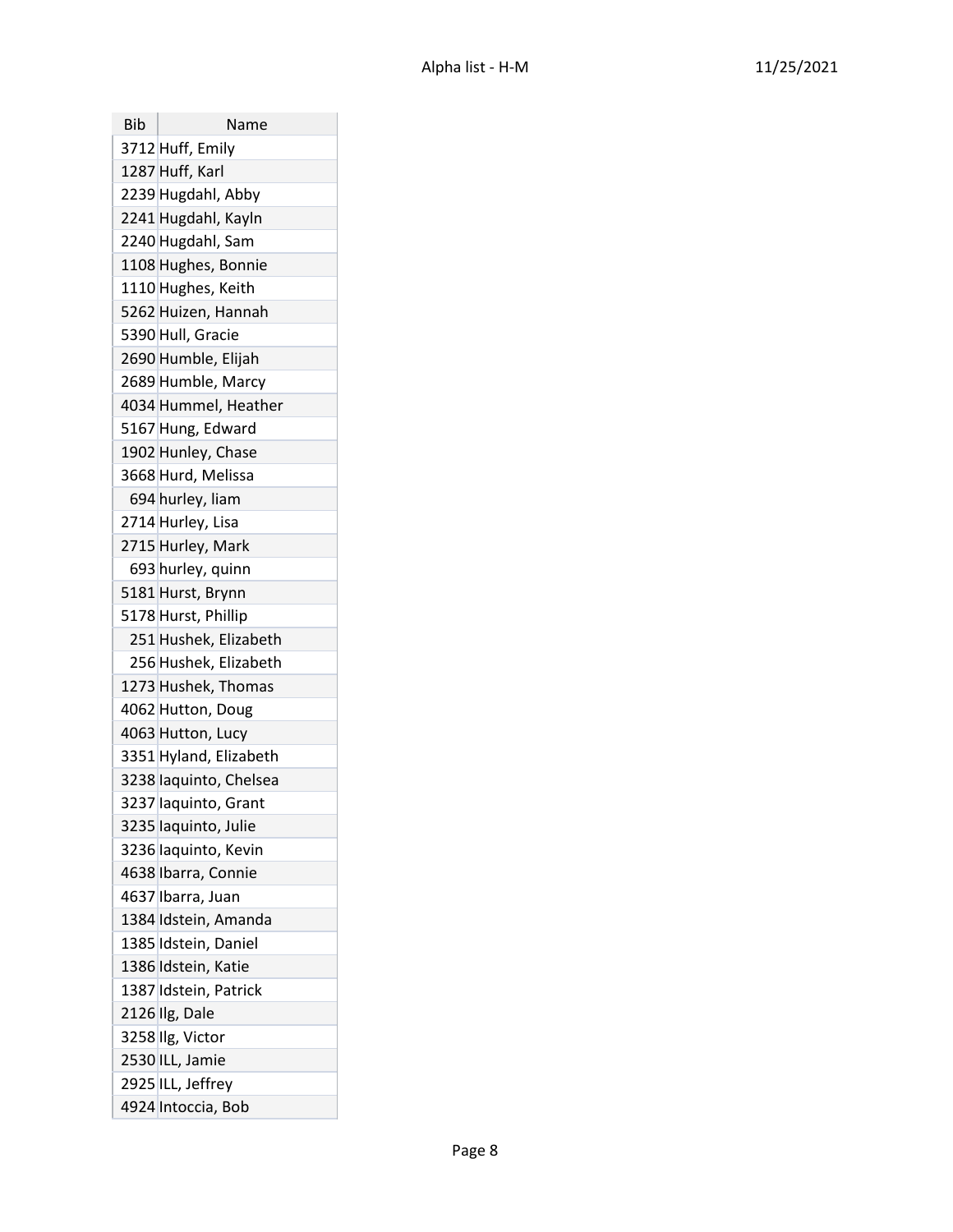| Bib | Name                        |
|-----|-----------------------------|
|     | 4926 Intoccia, Logan        |
|     | 4923 Intoccia, Melissa      |
|     | 4925 Intoccia, Tyler        |
|     | 4355 Ivanic, Thomas         |
|     | 308 Ivanova, Victoria       |
|     | 56 Iyer, Aditya             |
|     | 54 Iyer, Asha               |
|     | 55 Iyer, Shruti             |
|     | 3622 Jackowski, Nick        |
|     | 3623 Jackowski, Susan       |
|     | 1555 Jackson, Kelli         |
|     | 1556 Jackson, Sophia        |
|     | 1785 Jacob, Andrea          |
|     | 1784 Jacob, Ed              |
|     | 1778 Jacob, Nicholas        |
|     | 4639 Jacobs, Jimmie         |
|     | 3241 Jacobs, William        |
|     | 2636 Jacquat, Manuel        |
|     | 4266 Jaeger, Janel          |
|     | 2082 Jaglin, Adam           |
|     | 2085 Jaglin, Cathleen       |
|     | 2081 Jaglin, Joel           |
|     | 2083 Jaglin, Lillian        |
|     | 2084 Jaglin, Zachary        |
|     | 3561 James, Brian           |
|     | 4424 James, David           |
|     | 3254 James, Dylan           |
|     | 3255 James, Gavin           |
|     | 3562 James, Grant           |
|     | 940 James, Kendall          |
|     | 3563 James, Madeline        |
|     | 1364 Jamnicki, Virginia     |
|     | 865 Janatka, Ann            |
|     | 866 Janatka, Emma           |
|     | 2743 Janda, Brandon         |
|     | 662 Jankowski, Kyle         |
|     | 1062 Janssen, Hendrik       |
|     | 3298 Jasari Sijercic, Lejla |
|     | 3300 Jasari, Ayla           |
|     | 3299 Jasari, Mirsad         |
|     | 1117 Jasica, Jack           |
|     | 1116 Jasica, Julie          |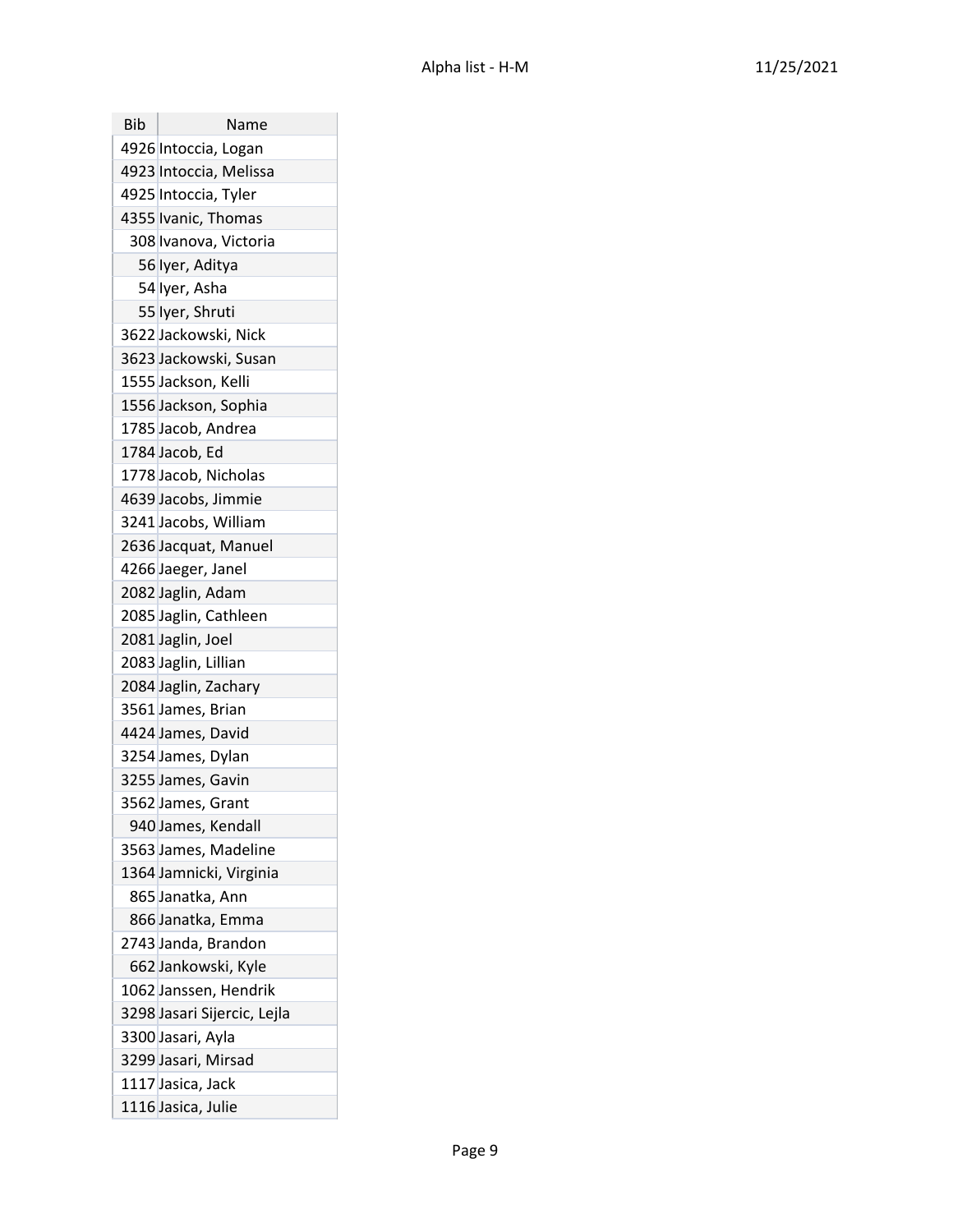| <b>Bib</b> | Name                      |
|------------|---------------------------|
|            | 476 Jasinski, Jakub       |
|            | 2503 Jaskiewicz, Ryan     |
|            | 2941 Javier, Pearl        |
|            | 491 Jedrzejak, Thaddeus   |
|            | 2354 Jegglie, Jerry       |
|            | 3384 Jen, Tessaly         |
|            | 4458 Jennings, Rebecca    |
|            | 4524 Jennings, Todd       |
|            | 5020 Jensen, Blair        |
|            | 5021 Jensen, Declan       |
|            | 5022 Jensen, Lucy         |
|            | 4500 Jensen, Matt         |
|            | 642 Jepsen, Amanda        |
|            | 1119 Jerman, Frances      |
|            | 1121 Jerman, Henry        |
|            | 1120 Jerman, Olive        |
|            | 1118 Jerman, Steve        |
|            | 3116 Jermann, Katy        |
|            | 3687 Jermann, Michael     |
|            | 3115 Jermann, Tyler       |
|            | 88 Jess, Caitlyn          |
|            | 2821 Jessen, Randall      |
|            | 2822 Jessen, Samantha     |
|            | 4217 Jewell, Carita       |
|            | 770 Jiang, Clare          |
|            | 5139 Jiang, Dylan         |
|            | 3830 Joachim, Lisa        |
|            | 1233 Johanneson, Adam     |
|            | 3864 Johanneson, Amelia   |
|            | 1148 Johanneson, Barbara  |
|            | 1814 JOHANNESON, CHRISTOP |
|            | 1147 Johanneson, David    |
|            | 3794 Johanneson, Everett  |
|            | 4233 Johanneson, Julia    |
|            | 3791 Johanneson, Kristen  |
|            | 4219 Johanneson, Lori     |
|            | 3793 Johanneson, Riley    |
|            | 3792 Johanneson, Ryan     |
|            | 5018 Johanneson, Theodore |
|            | 1883 Johns, Nate          |
|            | 903 Johnson, Alex         |
|            | 4514 Johnson, Alison      |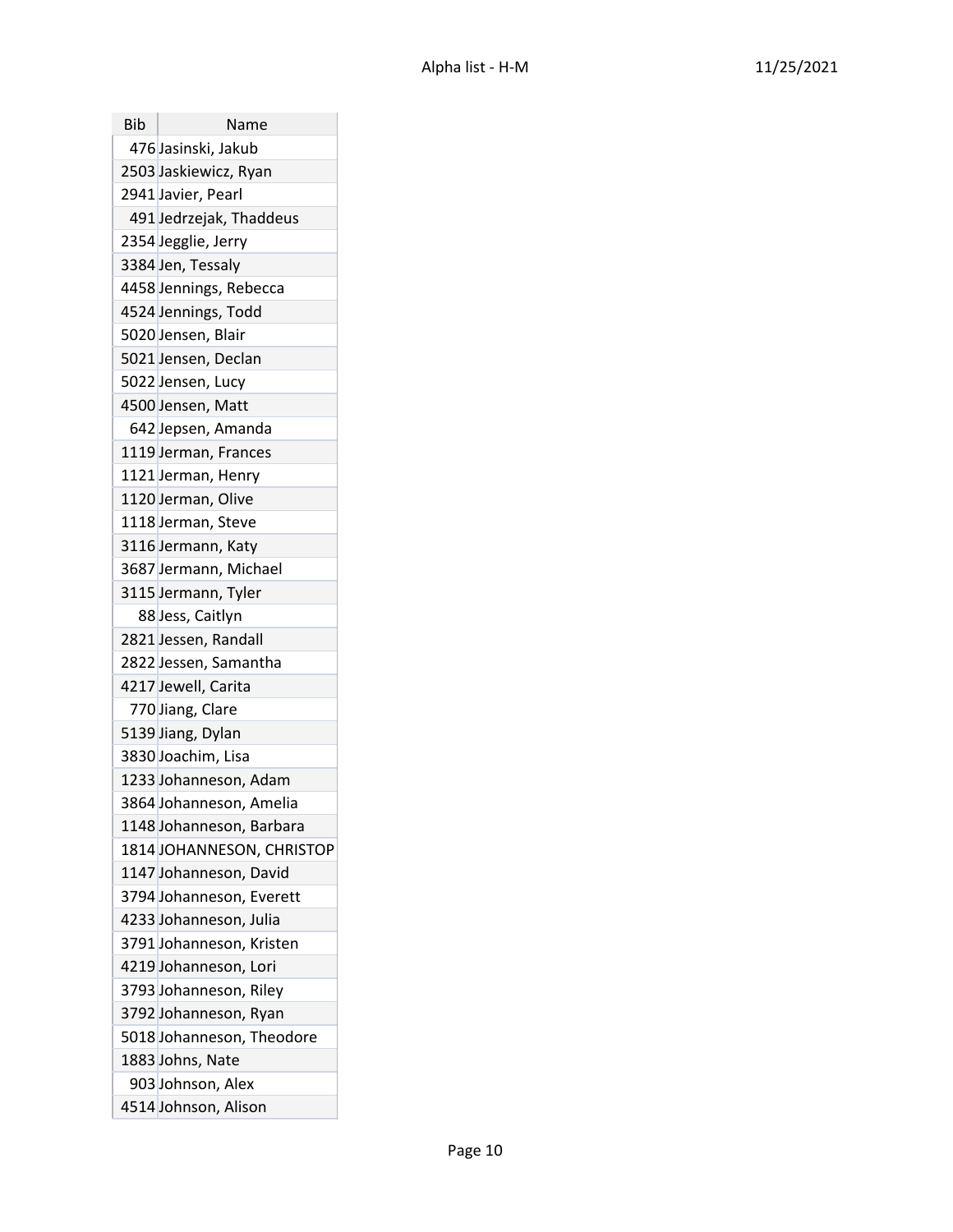| Bib | Name                    |
|-----|-------------------------|
|     | 5123 Johnson, Benjamin  |
|     | 3217 Johnson, Britta    |
|     | 3613 Johnson, Caroline  |
|     | 3594 Johnson, Emma      |
|     | 2618 Johnson, Eric      |
|     | 2855 Johnson, Erik      |
|     | 2212 Johnson, James     |
|     | 904 Johnson, Jessie     |
|     | 3214 Johnson, Jodi      |
|     | 89 Johnson, Jorie       |
|     | 2857 Johnson, Kate      |
|     | 2856 Johnson, Katie     |
|     | 3593 Johnson, Keith     |
|     | 2619 Johnson, Kylie     |
|     | 389 Johnson, Lisa       |
|     | 3227 Johnson, Liz       |
|     | 2384 Johnson, Mackenzie |
|     | 3595 Johnson, Molly     |
|     | 2337 Johnson, Oliver    |
|     | 1504 Johnson, Randy     |
|     | 4624 Johnson, Robert    |
|     | 3216 Johnson, Sam       |
|     | 5122 Johnson, Samuel    |
|     | 1505 Johnson, Sandy     |
|     | 902 Johnson, Sheila     |
|     | 3226 Johnson, Steve     |
|     | 474 Johnson, Theresa    |
|     | 901 Johnson, Thomas     |
|     | 2385 Johnson, Tim       |
|     | 3215 johnson, Tom       |
|     | 2523 Joiner, Brad       |
|     | 2522 Joiner, Natalie    |
|     | 1617 Jones, Abigail     |
|     | 2191 Jones, Adeline     |
|     | 2192 Jones, Beckett     |
|     | 1618 Jones, Campbell    |
|     | 4433 Jones, Catrina     |
|     | 2190 Jones, David       |
|     | 1484 Jones, Deborah G.  |
|     | 3338 Jones, Jason       |
|     | 2189 Jones, Jennifer    |
|     | 975 Jones, Julie        |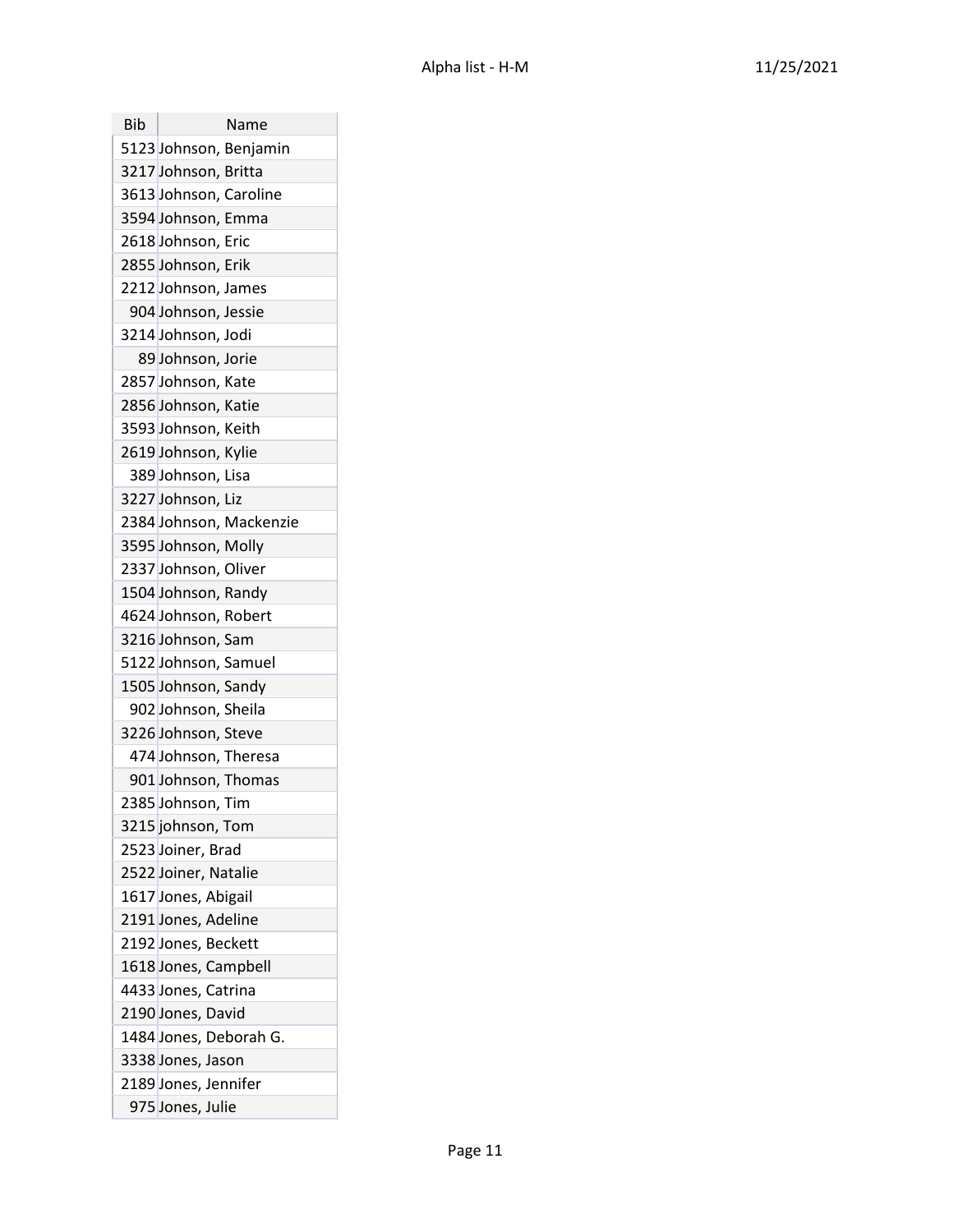| Bib       | Name                      |
|-----------|---------------------------|
|           | 3694 Jones, Lindsay       |
|           | 1619 Jones, Makena        |
|           | 2340 Jones, Mitch         |
|           | 2127 Jones, Nate          |
|           | 2339 Jones, Pat           |
|           | 2342 Jones, Sarah         |
|           | 2532 Jones, Stephanie     |
|           | 224 Joo, Elijah           |
|           | 221 Joo, Elizabeth        |
|           | 222 Joo, JB               |
|           | 223 Joo, Sophia           |
|           | 225 Joo, Tobias           |
|           | 1301 Joosten, Meghan      |
|           | 1455 Joosten, Zachary     |
|           | 5274 Jordan, D            |
|           | 5068 Jordan, E            |
|           | 5064 Jordan, G            |
|           | 5065 Jordan, J            |
|           | 5063 Jordan, K            |
|           | 5273 Jordan, Kim          |
|           | 3076 Juarez, John         |
|           | 4597 judah, tonya         |
|           | 1378 Juhl, Deanna         |
|           | 1379 Juhl, Kenneth        |
|           | 4103 Jungles, Brett       |
|           | 4102 Jungles, Kristen     |
|           | 305 Junkroski, Paul       |
|           | 3471 Jurgensen, Catherine |
| 2945 K, D |                           |
|           | 4743 KACEDAN, BRIDGET     |
|           | 5362 Kachlic, Colin       |
|           | 726 Kaczmarek, Stone      |
|           | 215 Kaduk, Kevin          |
|           | 2684 Kady, Aaron          |
|           | 2683 Kady, Caroline       |
|           | 2685 Kady, Jennifer       |
|           | 2681 Kady, Megan          |
|           | 2682 Kady, Sarah          |
|           | 1869 Kai, Katie           |
|           | 2992 Kaiser, James        |
|           | 2993 Kaiser, Laura        |
|           | 4340 Kaiser, Stephanie    |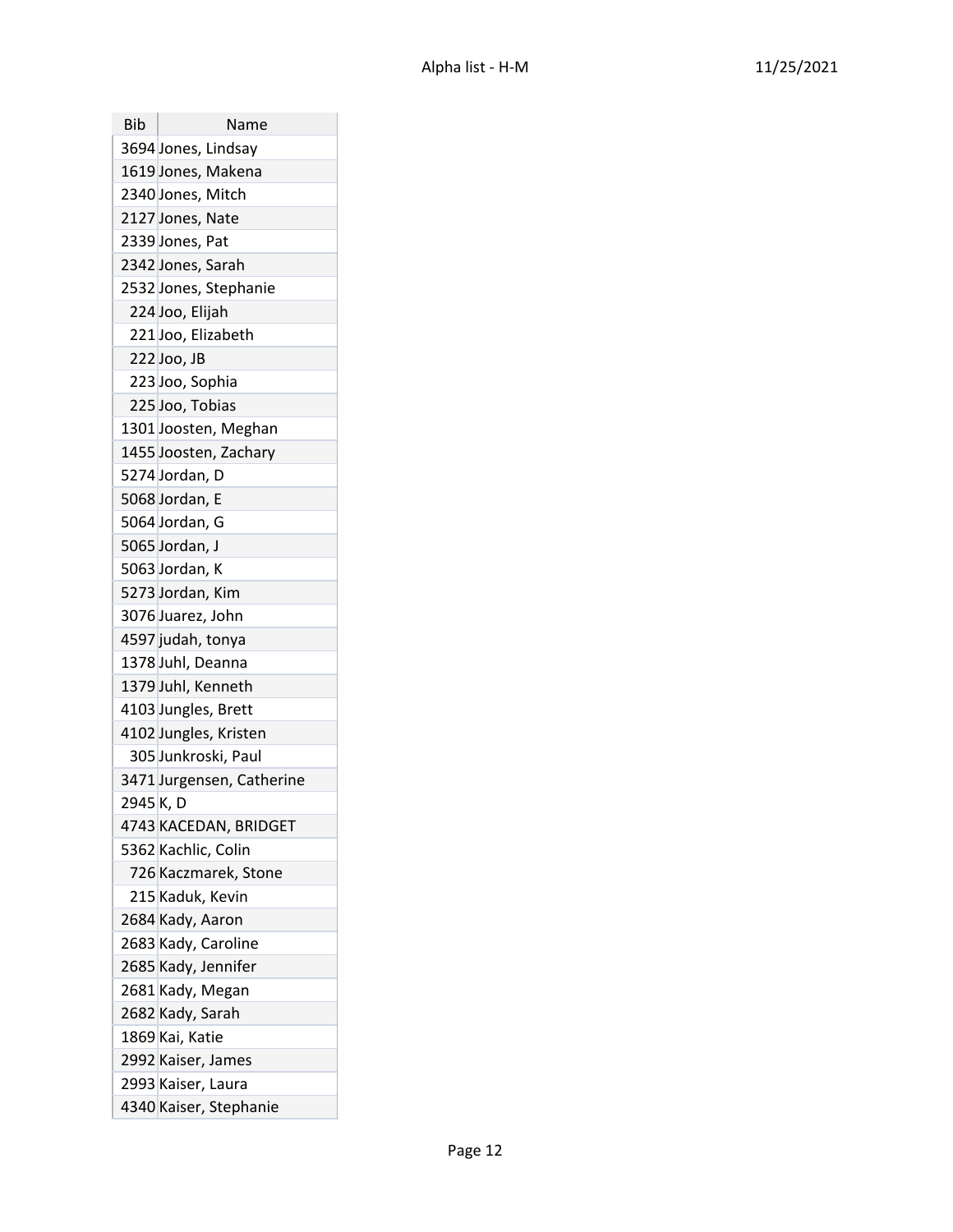| Bib | Name                        |
|-----|-----------------------------|
|     | 3663 Kaiser-Kendall, Collin |
|     | 3723 Kakal, Sannah          |
|     | 24 Kalant Jr, Don           |
|     | 26 Kalant Sr, Don           |
|     | 23 Kalant, Katherine        |
|     | 25 Kalant, Sandra           |
|     | 306 Kalbfeld, Russell       |
|     | 1695 Kalra, Anuj            |
|     | 1694 Kalra, Savina          |
|     | 924 Kamat, Vikas            |
|     | 4876 Kambesis, Christ       |
|     | 4875 Kambesis, Nichole      |
|     | 4878 Kambesis, Peter        |
|     | 4877 Kambesis, Sam          |
|     | 4874 Kambesis, Sharri       |
|     | 1128 Kamhi, Katie           |
|     | 1129 Kamhi, Matt            |
|     | 1987 Kaminski, Jamie        |
|     | 1988 Kaminski, John         |
|     | 3077 Kammerer, Maddy        |
|     | 1361 Kamp, Brandon          |
|     | 1744 Kamp, Jason            |
|     | 1743 Kamp, Nick             |
|     | 3118 Karalow, Brian         |
|     | 834 Karamol, Shelby         |
|     | 1650 Karceski, Gerald       |
|     | 1651 Karceski, Michelle     |
|     | 1581 karkkainen, anderson   |
|     | 2176 Karkkainen, Annika     |
|     | 5031 Karnati, Maneesh       |
|     | 265 Karubas, Anna           |
|     | 264 Karubas, Justin         |
|     | 266 Karubas, Tim            |
|     | 262 Karubas, Wes            |
|     | 1275 Kasprak, Dave          |
|     | 1277 Kasprak, Griffin       |
|     | 1278 Kasprak, Regan         |
|     | 1279 Kasprak, Reilly        |
|     | 1276 Kasprak, Sydney        |
|     | 1595 Kastner, Caroline      |
|     | 1593 Kastner, Sarah         |
|     | 1596 Kastner, Will          |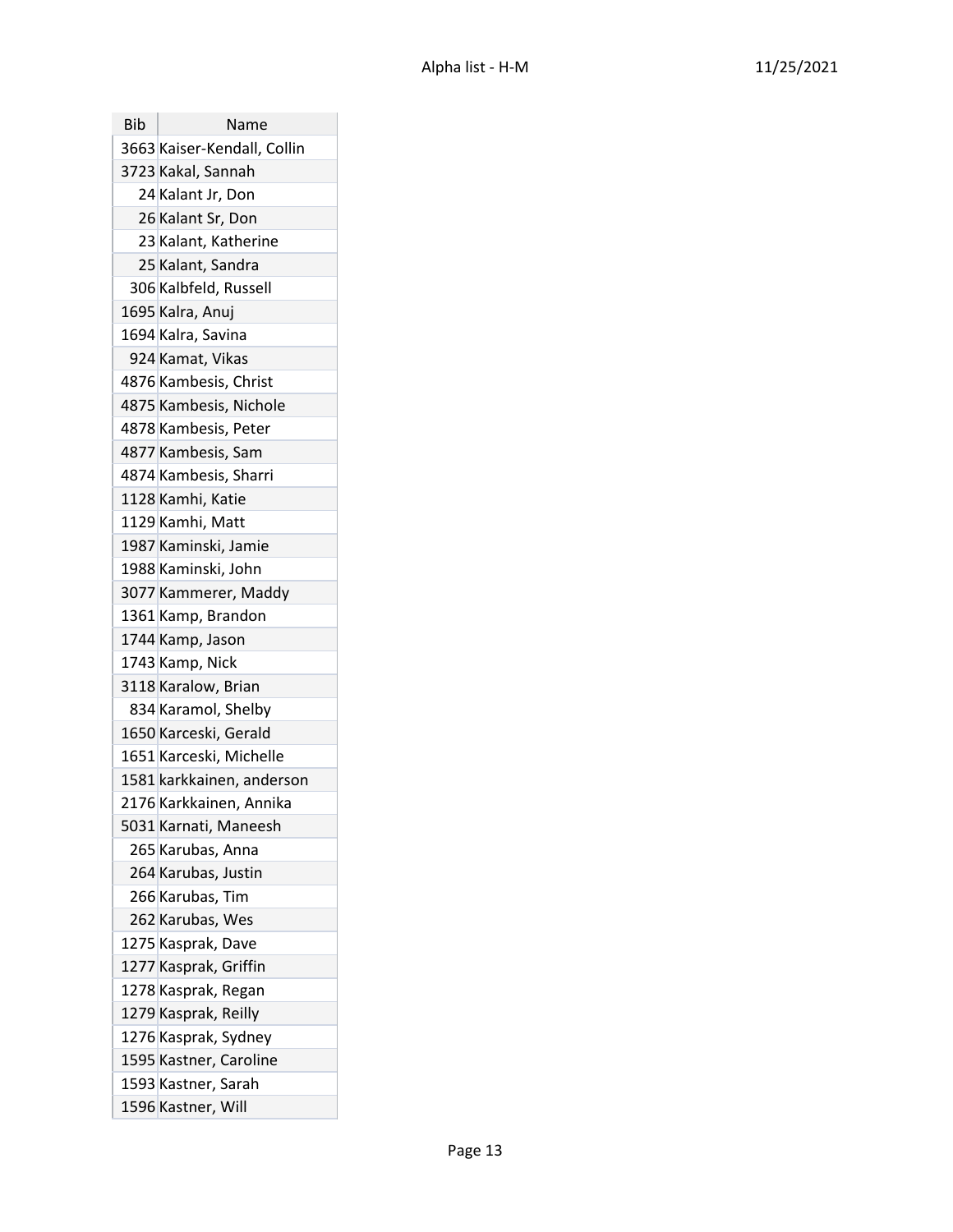| <b>Bib</b> | Name                   |
|------------|------------------------|
|            | 1594 Kastner, William  |
|            | 4919 Katis, Bruce      |
|            | 394 KATSIOULERIS, VIVI |
|            | 3942 Kauffman, Meryl   |
|            | 1319 Kaufman, Kristina |
|            | 5285 Kaul, Aarushi     |
|            | 5029 Kaul, Aayush      |
|            | 1922 Kaurich, Cayman   |
|            | 3775 Kavthekar, Sunita |
|            | 3534 Kaylor, Stephanie |
|            | 3322 Kearley, Brian    |
|            | 3326 Kearley, Heather  |
|            | 3495 Kearley, Matt     |
|            | 3318 Kearley, Rodger   |
|            | 1425 Kearney, Brian    |
|            | 1 Kearney, Donna       |
|            | 4120 Kearns, Daniel    |
|            | 4121 Kearns, Sydney    |
|            | 3779 Keck, Brennan     |
|            | 3778 Keck, Brian       |
|            | 2446 Keefe, Denise     |
|            | 1568 Keeley, Patrick   |
|            | 4525 Keeling, Nicholas |
|            | 5196 Kelleher, Troy    |
|            | 1706 Keller, Angelica  |
|            | 1288 Keller, Brittany  |
|            | 4787 Kelly, Alex       |
|            | 3151 Kelly, Anna       |
|            | 4785 Kelly, Cathy      |
|            | 3020 Kelly, Cole       |
|            | 4786 Kelly, Dan        |
|            | 3019 Kelly, Jay        |
|            | 4185 Kelly, Jess       |
|            | 3150 Kelly, Joan       |
|            | 1039 Kelly, Kevin      |
|            | 1042 Kelly, Marcus     |
|            | 3018 Kelly, Monika     |
|            | 1040 Kelly, Paige      |
|            | 3148 Kelly, Patrick    |
|            | 1041 Kelly, Quinn      |
|            | 3021 Kelly, Tatum      |
|            | 2407 Kelsch, Austin    |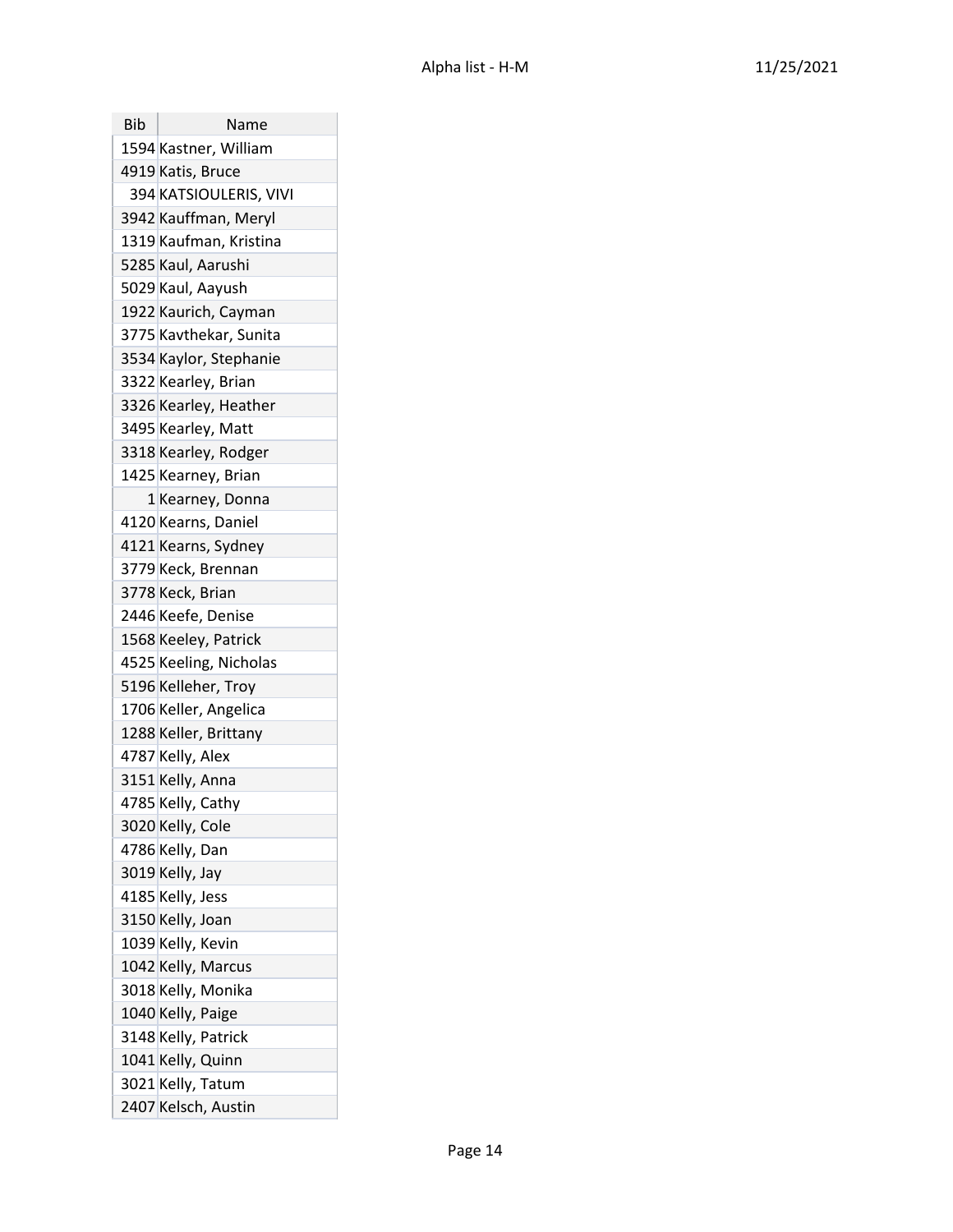| <b>Bib</b> | Name                        |
|------------|-----------------------------|
|            | 2408 Kelsch, Christine      |
|            | 2348 Kelsch, David          |
|            | 2349 Kelsch, Dawn           |
|            | 2351 Kelsch, Kimberly       |
|            | 2350 Kelsch, Ryan           |
|            | 490 Kelsey Jedrzejak, Amand |
|            | 877 Kemper, Kyle            |
|            | 4162 Kennedy, Lola          |
|            | 1441 Kennedy, Meghan        |
|            | 1438 Kennedy, Mike          |
|            | 1439 Kennedy, Quinn         |
|            | 1440 Kennedy, Ryan          |
|            | 2598 Kennedy, Wendy         |
|            | 57 Kennedy, Wendy           |
|            | 4001 Kennedy, Zoe           |
|            | 4994 Kenniff, Kevin         |
|            | 4993 Kenniff, Vicki         |
|            | 4193 Kenny, Eleanor         |
|            | 4192 Kenny, Hannah          |
|            | 5389 Kenny, Jackson         |
|            | 4196 Kenny, Kathleen        |
|            | 4197 Kenny, Rosemary        |
|            | 4195 Kenny, Thomas          |
|            | 1693 Keogh, Kathy           |
|            | 2066 Keough, Kathleen       |
|            | 2741 Kerkemeyer, Luciana    |
|            | 2750 kerkemeyer, Melissa    |
|            | 1830 Kerns, David           |
|            | 405 Kerrigan, Patricia      |
|            | 3568 Khan, Christina        |
|            | 3624 Khan, Kate             |
|            | 3626 Khan, Leila            |
|            | 3625 Khan, Mansoor          |
|            | 3935 Khatiwada, Ajeeta      |
|            | 2029 Khazen, Joe            |
|            | 2028 Khazen, Kaitiyn        |
|            | 2027 Khazen, Nina           |
|            | 2642 Khoury, Anna           |
|            | 2641 Khoury, Julia          |
|            | 2644 Khoury, Karl           |
|            | 4714 Kiely, Meghan          |
|            | 3745 Kiesler, Amy           |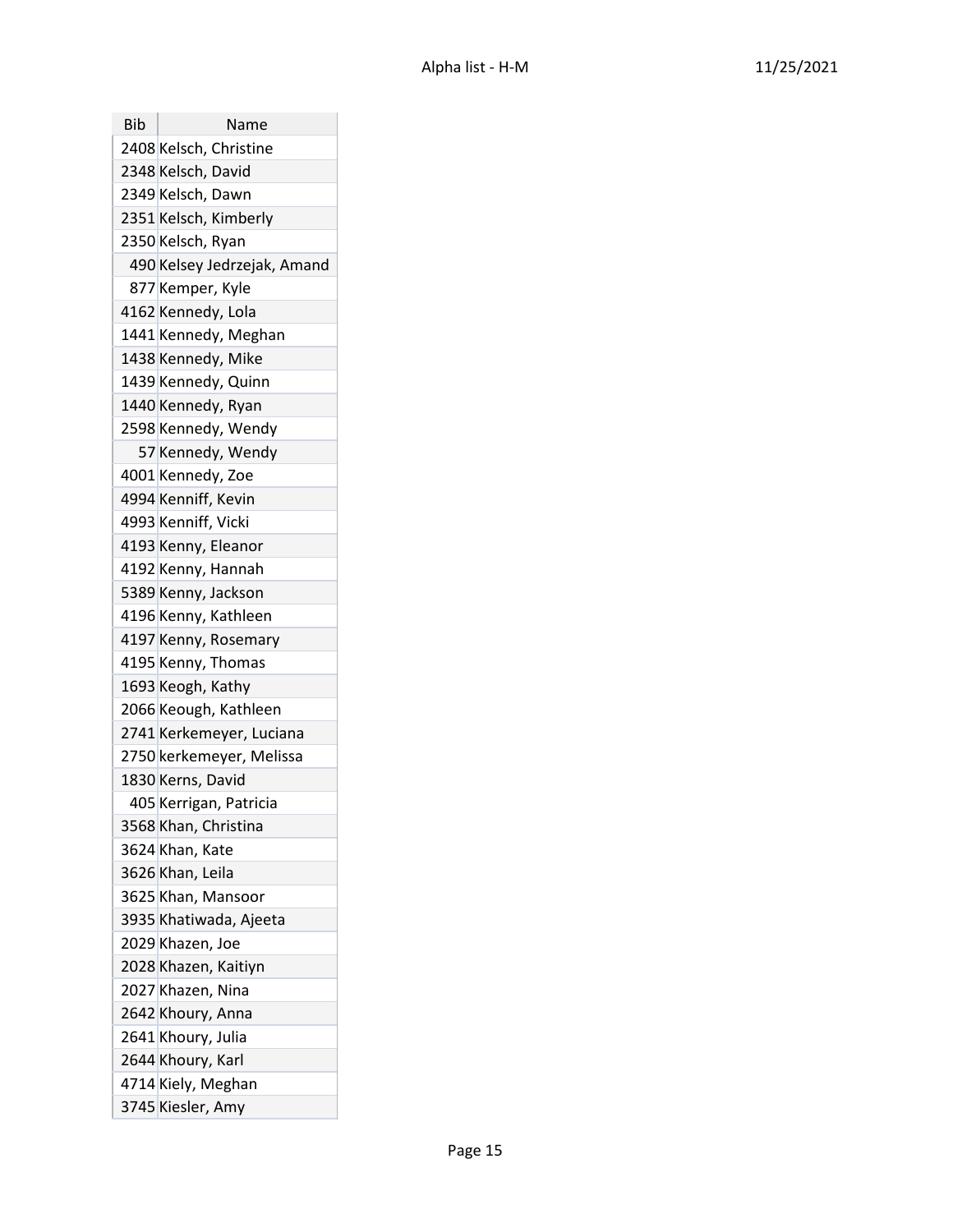| Bib | Name                         |
|-----|------------------------------|
|     | 3743 Kiesler, Caroline       |
|     | 3744 Kiesler, Tom            |
|     | 1499 Kinard, Nathan          |
|     | 1998 King, Bob               |
|     | 2055 King, Brendan           |
|     | 585 King, Darlene            |
|     | 2053 King, Donna             |
|     | 2056 King, Hayley            |
|     | 1997 King, Mary Beth         |
|     | 2054 King, Thomas            |
|     | 882 Kingsbury-Puscas, Elizab |
|     | 4206 Kinney, James           |
|     | 961 Kinzler, Matt            |
|     | 960 Kinzler, William         |
|     | 4849 Kirkman, Zoe            |
|     | 2568 Kirkpatrick, Aidan      |
|     | 2571 Kirkpatrick, Avery      |
|     | 2253 Kirvan, Abby            |
|     | 2255 Kirvan, Emma            |
|     | 2254 Kirvan, Meg             |
|     | 2252 Kirvan, Natalie         |
|     | 2251 Kirvan, Rob             |
|     | 2726 Kirwan, Bill            |
|     | 2727 Kirwan, Sean            |
|     | 135 Klaban, Lisa             |
|     | 1316 Klaiber, Jonathan       |
|     | 2878 Klaus, Krissann         |
|     | 2879 Klaus, Richard          |
|     | 2602 Klimcak, David          |
|     | 2603 Klimcak, Jake           |
|     | 2604 Klimcak, Ryan           |
|     | 5098 Klimcak, Tyler          |
|     | 2913 Klimek, Mark            |
|     | 4175 Klimek, Nathan          |
|     | 2364 Kline, Daniel           |
|     | 3239 Klingbeil, Jesse        |
|     | 1357 Klingbeil, Lisa         |
|     | 1960 Klobucar, Amanda        |
|     | 2158 Klutcharch, Emersyn     |
|     | 2157 Klutcharch, Kaylin      |
|     | 2156 Klutcharxh, Elizabetj   |
|     | 197 Kniss, Bonnie            |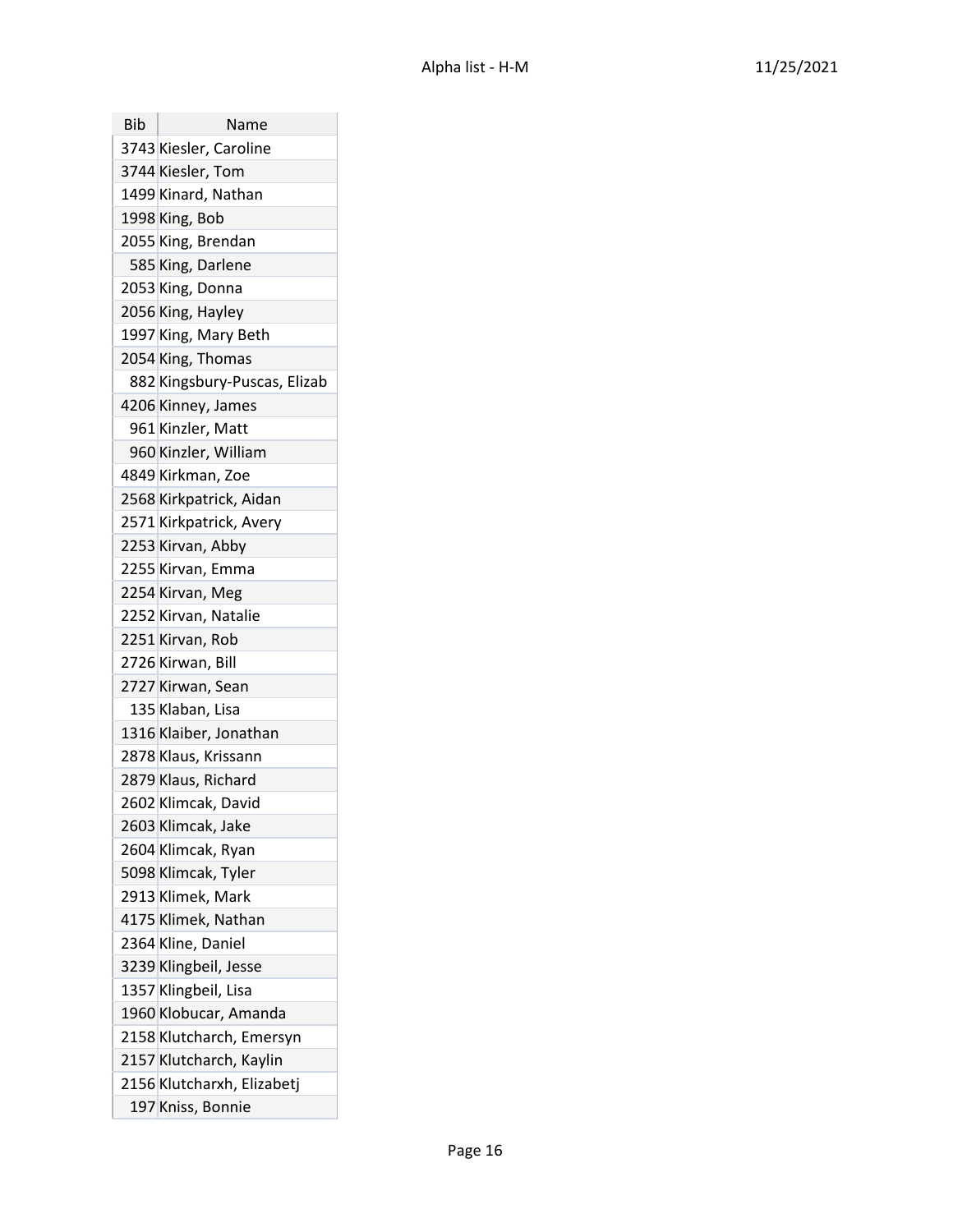| Bib | Name                       |
|-----|----------------------------|
|     | 5347 Kniss, Kal            |
|     | 198 Kniss, Kam             |
|     | 5346 Kniss, Krew           |
|     | 1149 Knoepfle, Cristina    |
|     | 1150 Knoepfle, John        |
|     | 3564 Knox, Debby           |
|     | 4163 Knox-Nervig, Lisa     |
|     | 3735 Knusel, Alex          |
|     | 1206 Koch, Alison          |
|     | 5116 Koch, Allan           |
|     | 5117 Koch, Jacob           |
|     | 350 Koch, Kerry            |
|     | 846 Koch, Therese          |
|     | 3343 Kocsis, Drew          |
|     | 3341 Kocsis, Evan          |
|     | 3340 Kocsis, Jill          |
|     | 3339 Kocsis, John          |
|     | 3342 Kocsis, Noah          |
|     | 2402 Koehler, Christa      |
|     | 650 Koehn, Jane            |
|     | 651 Koehn, Rex             |
|     | 560 Koepnick, Dale         |
|     | 1995 Kohlmeier, Randall    |
|     | 1585 Kolar, Keith          |
|     | 2659 Kolb, Jerry           |
|     | 2658 Kolb, Laura           |
|     | 1928 Kolkay, Melissa       |
|     | 1701 Kolkay, Peter         |
|     | 1702 Kolkay, Russ          |
|     | 4385 Kolkman, Mark         |
|     | 898 Kollasch, Aaron        |
|     | 899 Kollasch, Larry        |
|     | 4916 Konstanzer, Chase     |
|     | 5066 Kopcynski, A          |
|     | 5070 Kopczynski, D         |
|     | 5067 Kopczynski, K         |
|     | 188 Kopsky, Deb            |
|     | 187 Kopsky, Rick           |
|     | 1065 Korhorn, Michael      |
|     | 3260 Korowajczuk, Cristine |
|     | 4870 Korslin, Eric         |
|     | 4429 Korte, Maggie         |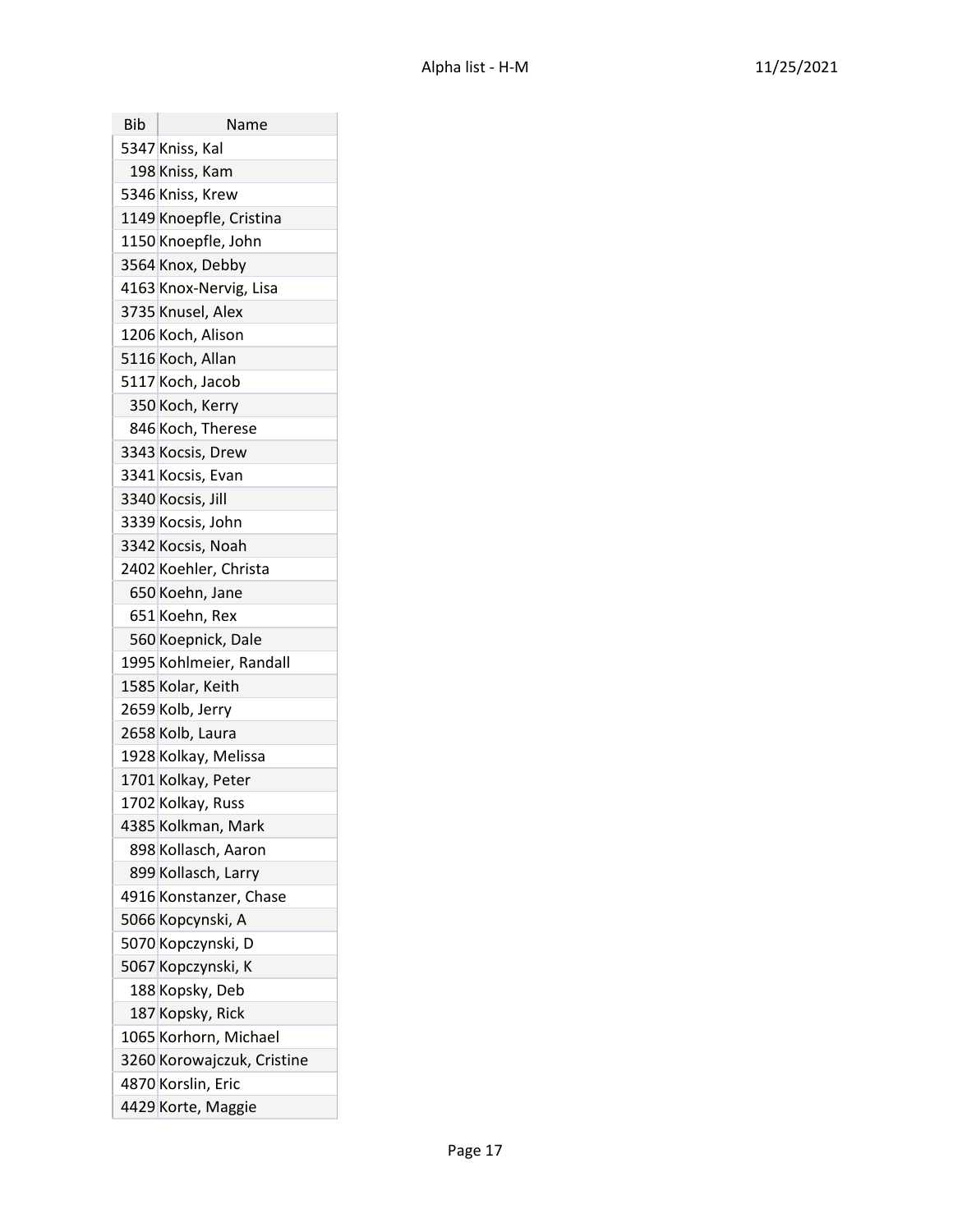| Bib | Name                           |
|-----|--------------------------------|
|     | 919 Korukonapalli, Venkat      |
|     | 4024 korwitts, victor          |
|     | 2570 Koshiol, Melissa          |
|     | 666 Kosiba, Dina               |
|     | 667 Kosiba, Jacob              |
|     | 668 Kosiba, Lucas              |
|     | 1304 Kostas, Jack              |
|     | 1303 Kostas, Michael           |
|     | 1302 Kostas, Steve             |
|     | 1566 Kostelny, Jim             |
|     | 406 Kot, Kathleen              |
|     | 4371 Kovacs, Alex              |
|     | 4484 Kovacs, Paul              |
|     | 4353 Kovalik Bianchini, Lindse |
|     | 1021 Kowalkowski, Lisa         |
|     | 1022 Kowalkowski, Peter        |
|     | 207 Kowalski, Len              |
|     | 4213 Kozar, Gloria             |
|     | 4588 Kozar, Tim                |
|     | 33 Kozinski, Emily             |
|     | 34 Kozinski, Megan             |
|     | 31 Kozinski, Nancy             |
|     | 4983 Koziol, Michael           |
|     | 2429 Kozlowski, Bridget        |
|     | 78 Kozlowski, Daniel           |
|     | 2583 Krage, Mark               |
|     | 2870 Krainz, Anna              |
|     | 2871 Krainz, John              |
|     | 3972 Krall, Aidan              |
|     | 3971 Krall, Briana             |
|     | 3970 Krall, Bryan              |
|     | 3905 Kralovec, Caryn           |
|     | 4697 Kramer, Amanda            |
|     | 4975 Kramer, Jennifer          |
|     | 4976 Kramer, Larry             |
|     | 177 Krass, Amy                 |
|     | 178 Krass, Bob                 |
|     | 179 Krass, Christine           |
|     | 181 Krass, Jeff                |
|     | 180 Krass, Kristi              |
|     | 176 Krass, Robert              |
|     | 5012 Kratowicz, Cathryn        |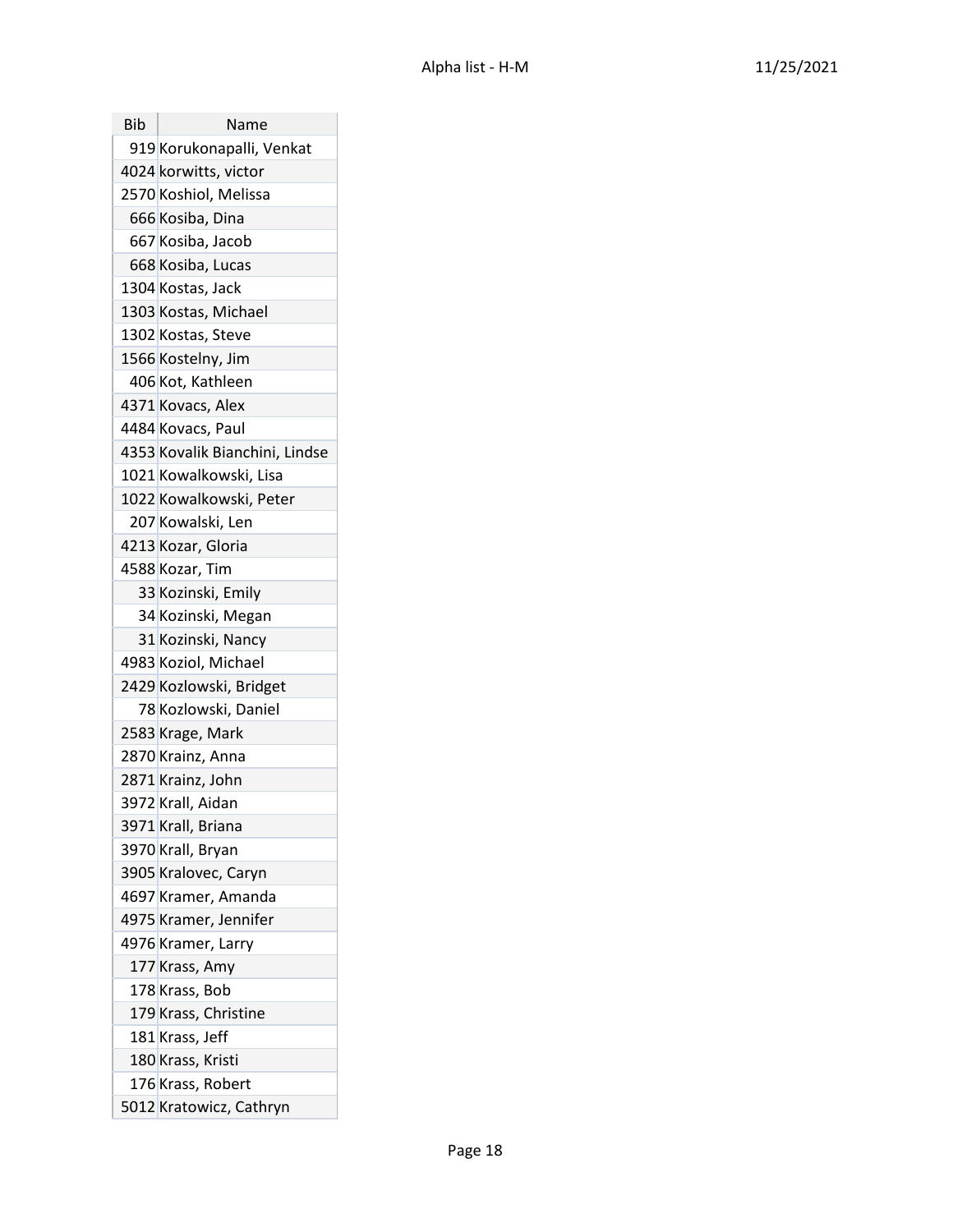| <b>Bib</b> | Name                     |
|------------|--------------------------|
|            | 5013 Kratowicz, David    |
|            | 2936 Krause, Allyson     |
|            | 2937 Krause, Morgan      |
|            | 4594 Krcik, Kaden        |
|            | 4593 Krcik, Kiley        |
|            | 4591 Krcik, Michael      |
|            | 4592 Krcik, Rhodora      |
|            | 253 Kremer, Katie        |
|            | 254 Kremer, Kevin        |
|            | 2592 Kreuzer, Chloe      |
|            | 2593 Kreuzer, Keegan     |
|            | 2591 Kreuzer, Will       |
|            | 1177 Krier, David        |
|            | 1178 Krier, Todd         |
|            | 1245 Kripalani, Amanda   |
|            | 1285 Kripalani, Justin   |
|            | 1250 Kripalani, Sunil    |
|            | 1286 Kripalani, Taylor   |
|            | 2442 Krolick, Allie      |
|            | 2439 Krolick, Joey       |
|            | 2441 Krolick, John       |
|            | 2440 Krolick, Mark       |
|            | 2008 Krug, Lauren        |
|            | 5213 kruja, aaron        |
|            | 5212 Kruja, Alex         |
|            | 5214 kruja, andre        |
|            | 5211 Kruja, Artan        |
|            | 5210 Kruja, Orjeta       |
|            | 1076 KRUPKOWSKI, MARY JO |
|            | 3901 KRYNSKI, Robert     |
|            | 3992 Kubala, Chance      |
|            | 3991 Kubala, Kirsten     |
|            | 3994 Kubala, Melody      |
|            | 3993 Kubala, Teddy       |
|            | 1926 Kucera, Bob         |
|            | 4379 Kucera, Janey       |
|            | 4378 Kucera, Jason       |
|            | 2266 Kucera, Joseph      |
|            | 1077 Kucera, Karen       |
|            | 4377 Kucera, Sara        |
|            | 4380 Kucera, Taylor      |
|            | 5061 Kucharz, Kristyn    |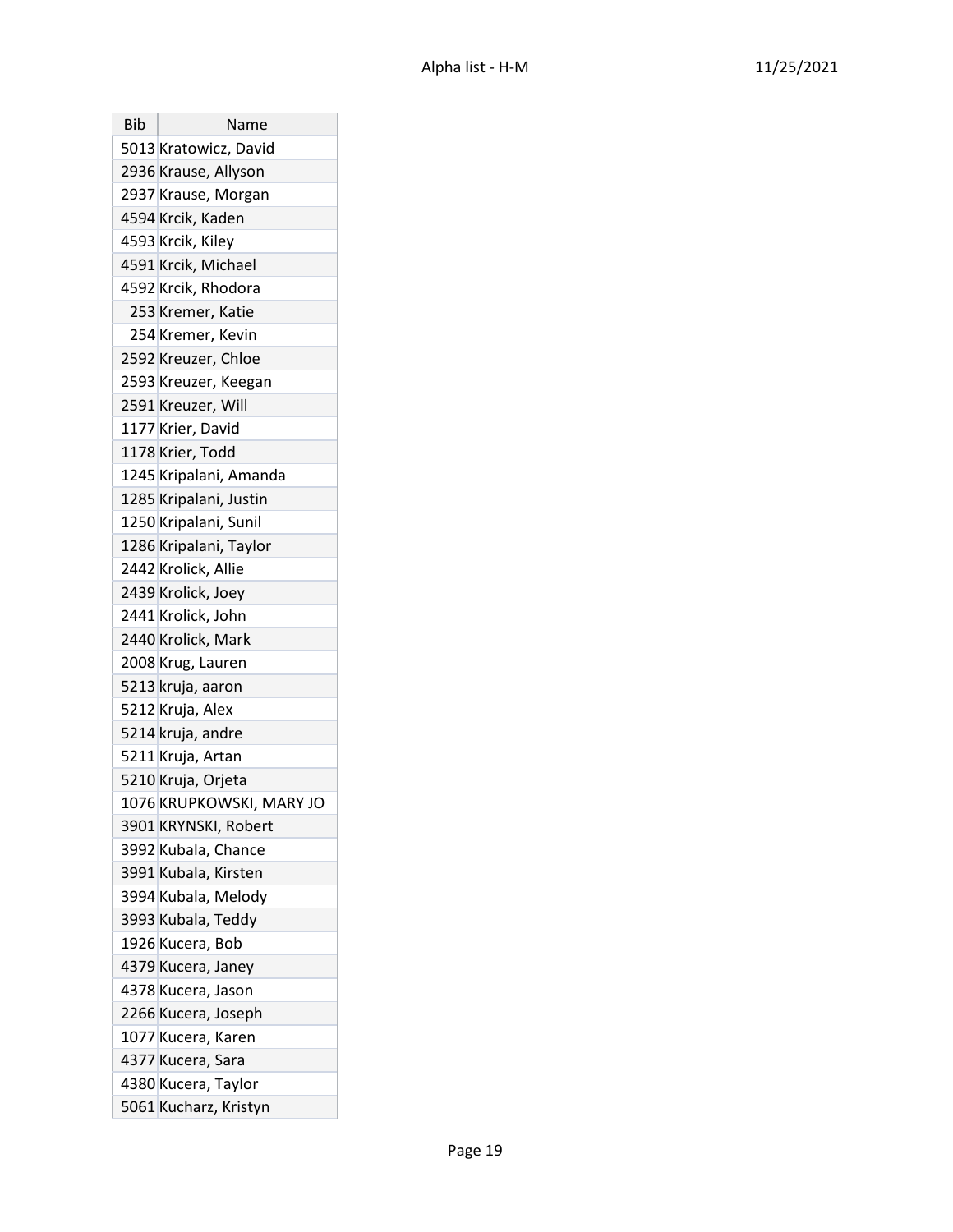| Bib | Name                       |
|-----|----------------------------|
|     | 4269 Kuehn, lida           |
|     | 4270 Kuehn, Stephanie      |
|     | 3144 Kukla Ryba, Christine |
|     | 2638 Kukla, Diane          |
|     | 2637 Kukla, Matthew        |
|     | 388 Kulak, Ben             |
|     | 416 Kulak, Jacek           |
|     | 387 Kulak, Julie           |
|     | 1411 Kulak, Kevin          |
|     | 5094 Kullen, Phillip       |
|     | 4887 Kullen, Tyler         |
|     | 1891 Kulling, Buddy        |
|     | 1889 Kulling, Kevin        |
|     | 1890 Kulling, Matt         |
|     | 1888 Kulling, Peggy        |
|     | 4388 Kulzick, Mary         |
|     | 1122 Kumar, Maneesh        |
|     | 2456 Kunkel, Greg          |
|     | 3515 Kunkel, Kevin         |
|     | 2457 Kunkel, Valerie       |
|     | 3877 Kupres, Sarah         |
|     | 3876 Kupres, Sheri         |
|     | 1331 Kurpius, John         |
|     | 3496 Kurtides, Alexa       |
|     | 4267 Kurtides, Stephen     |
|     | 4502 Kurtides, Ted         |
|     | 46 Kus, Alaina             |
|     | 44 Kus, Ava                |
|     | 43 Kus, Bob                |
|     | 45 Kus, Bobby              |
|     | 42 Kus, Christine          |
|     | 4607 Kush, Alexis          |
|     | 4608 Kush, Douglas         |
|     | 3308 Kusumpa, Jack         |
|     | 3306 Kusumpa, Jim          |
|     | 3936 Kuvin, Sean           |
|     | 1234 KUZY, MARY            |
|     | 1202 Kwon, Hyojoung        |
|     | 5071 La Sala, Lisa         |
|     | 1135 LaBeck, Madison       |
|     | 3670 Labinsky, Andrew      |
|     | 3669 Labinsky, Hudson      |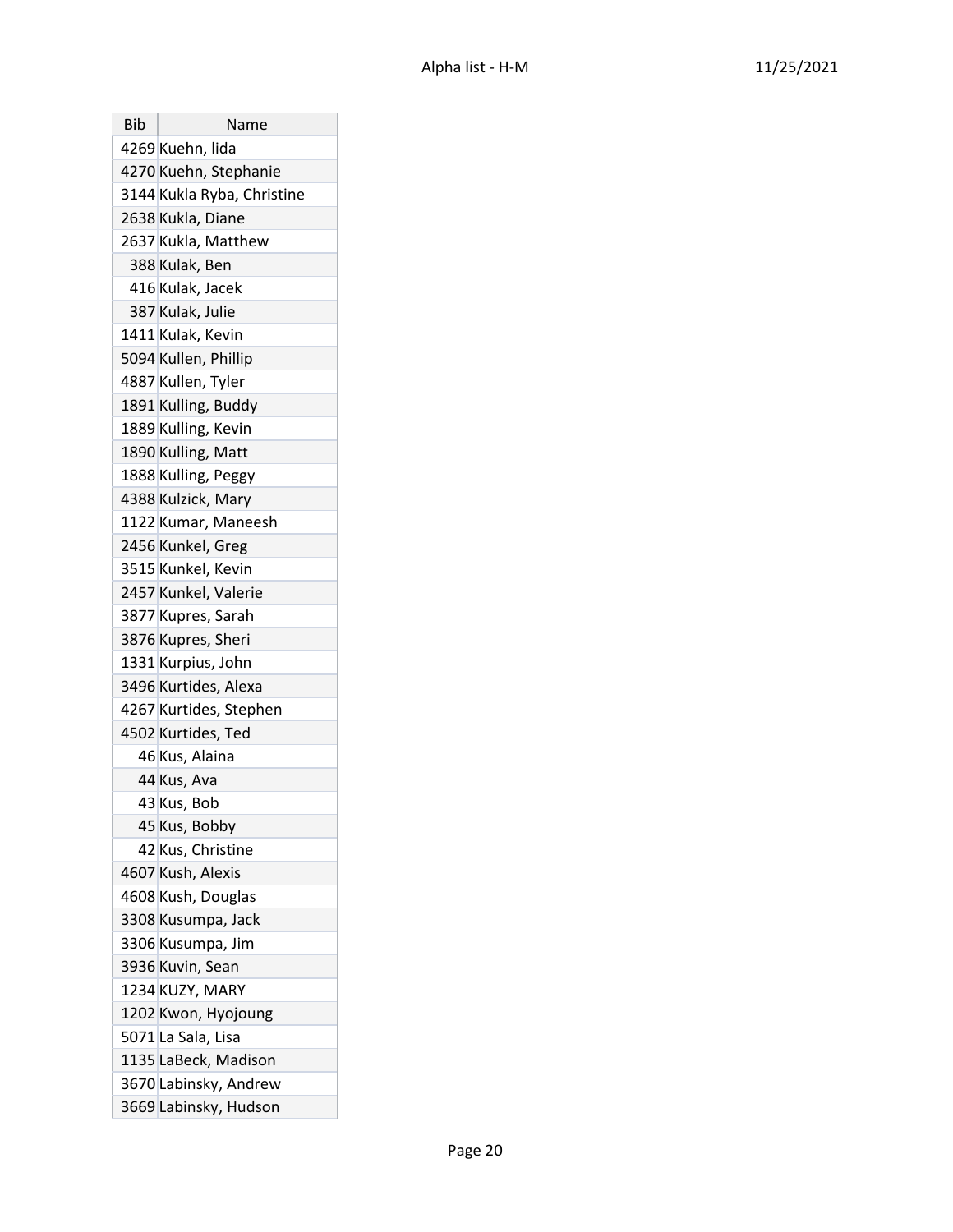| Bib | Name                     |
|-----|--------------------------|
|     | 567 Laboe, John          |
|     | 565 Laboe, Luke          |
|     | 568 Laboe, Mark          |
|     | 566 Laboe, Matt          |
|     | 564 Laboe, Matt          |
|     | 1905 Lachenicht, Andrew  |
|     | 1904 Lachenicht, Petra   |
|     | 1903 Lachenicht, Rachel  |
|     | 1906 Lachenicht, Taylen  |
|     | 1553 Lackowski, Avery    |
|     | 1552 Lackowski, Matt     |
|     | 1551 Lackowski, Regina   |
|     | 2458 LaCour, Heather     |
|     | 3375 Lakamp, Douglas     |
|     | 3376 Lakamp, Jenny       |
|     | 3378 Lakamp, Mason       |
|     | 3377 Lakamp, Reese       |
|     | 4167 Lake, Dawn          |
|     | 762 Lakomecki, Amber     |
|     | 724 LaLonde, Celeste     |
|     | 4538 LaMantia, Giuliana  |
|     | 2663 Landers, Kelsie     |
|     | 2777 Landolt, Jesse      |
|     | 2778 Landolt, Megan      |
|     | 4153 Lane, Elizabeth     |
|     | 1220 Lane, Isabel        |
|     | 4152 Lane, Lauren        |
|     | 1846 Lannon, Barbara     |
|     | 1101 Lanoue, Christopher |
|     | 4016 Lapetino, Jon       |
|     | 4015 Lapetino, Nick      |
|     | 4014 Lapetino, Shawn     |
|     | 1557 Lapides, Alex       |
|     | 1558 Lapides, Ben        |
|     | 4816 Lapidus, Ellie      |
|     | 1074 Laramie, Erin       |
|     | 1262 Larchey, Alexandra  |
|     | 1261 Larchey, Jackson    |
|     | 1263 Larchey, Janet      |
|     | 1264 Larchey, Tom        |
|     | 174 Lareau, Kate         |
|     | 4235 LaRocque, Cailin    |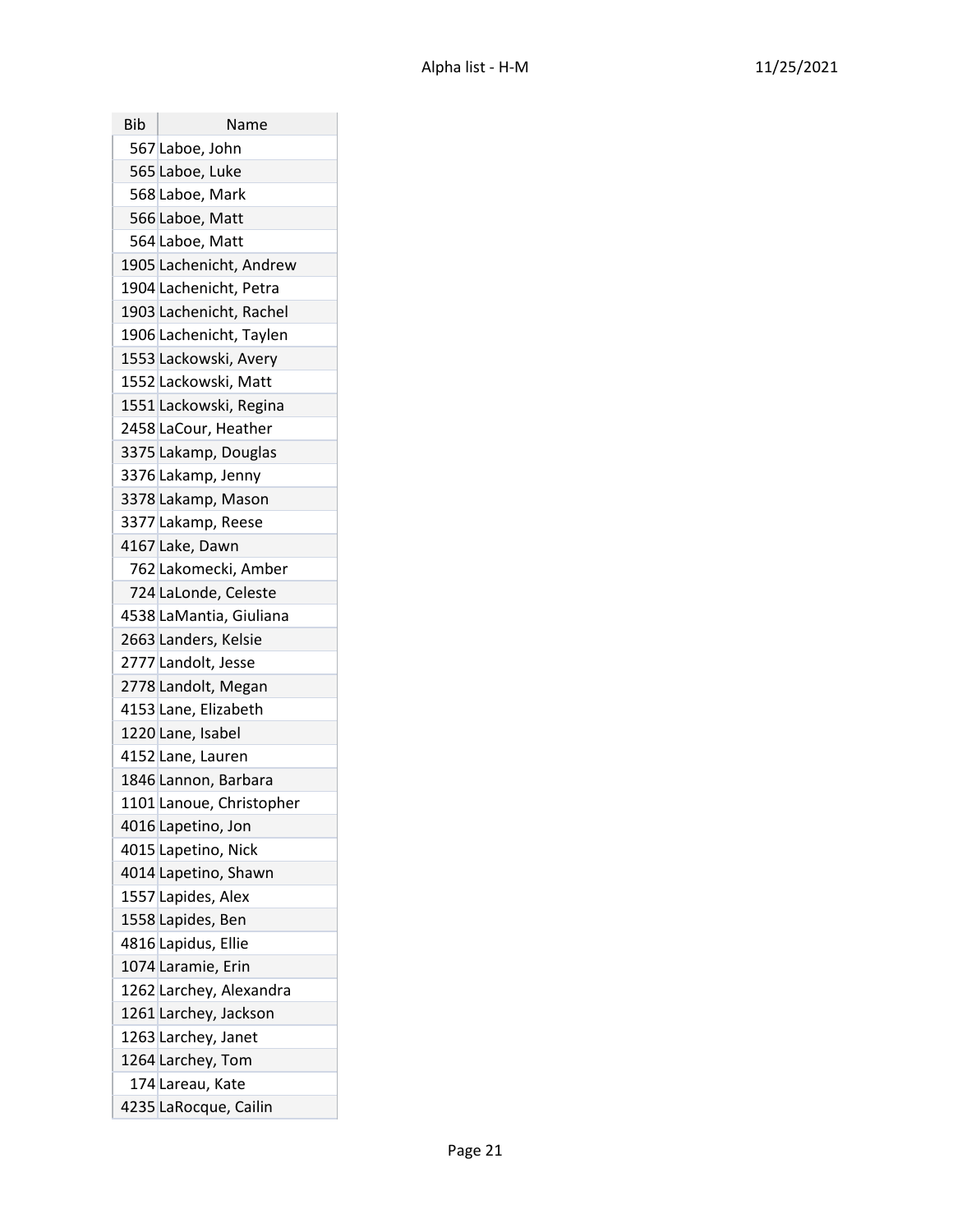| Bib | Name                     |
|-----|--------------------------|
|     | 3700 LaRocque, Christina |
|     | 3543 Larson, Anne        |
|     | 3546 Larson, Charlie     |
|     | 3545 Larson, Katy        |
|     | 3544 Larson, Kyle        |
|     | 864 LARSON, LEEZA        |
|     | 3547 Larson, Nora        |
|     | 863 LARSON, TIM          |
|     | 4819 Laskowski, Evan     |
|     | 4820 Laskowski, Melissa  |
|     | 4821 Laskowski, Michael  |
|     | 4818 Laskowski, Nathan   |
|     | 4921 Laughlin, Daniel    |
|     | 5418 Lauzen, Leo         |
|     | 2358 Lavin, Tabitha      |
|     | 1942 Lawler, Allison     |
|     | 1495 Lawler, Denise      |
|     | 117 Lawler, Robert       |
|     | 1941 Lawler, Sean        |
|     | 4643 Lawlor, Tim         |
|     | 2907 Lawrence, Elisabeth |
|     | 2905 Lawrence, Janet     |
|     | 2908 Lawrence, Joseph    |
|     | 2906 Lawrence, Mark      |
|     | 2909 Lawrence, Matthew   |
|     | 913 Laws, John           |
|     | 914 Laws, Lauren         |
|     | 912 Laws, Mary           |
|     | 2582 Lawson, Brooke      |
|     | 2343 Lawson, Mike        |
|     | 3766 Laxton, Graeme      |
|     | 3765 Laxton, Michelle    |
|     | 1787 LAYOSA, MARJORIE    |
|     | 351 Leakakos, Tommy      |
|     | 4151 Leary, Rob          |
|     | 2698 Leber, Mark         |
|     | 2520 LeDonne, Ashley     |
|     | 2246 Lee, Chris          |
|     | 2245 Lee, Darcy          |
|     | 1203 Lee, Dong Won       |
|     | 1204 Lee, Jessica        |
|     | 1205 Lee, Jisoo          |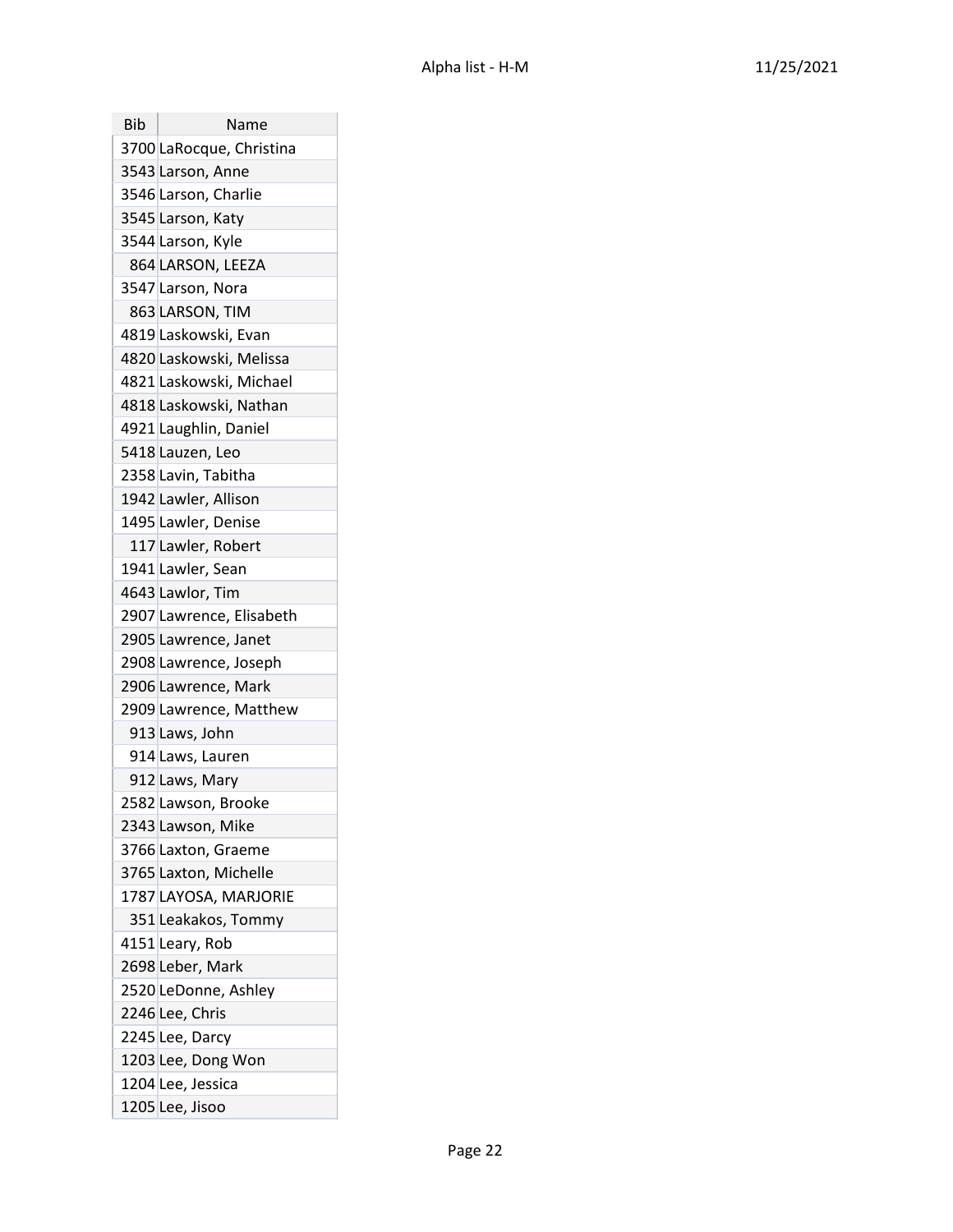| Bib | Name                      |
|-----|---------------------------|
|     | 4755 Lee, Justin          |
|     | 3431 Lee, Madison         |
|     | 3658 Lee, Nancy           |
|     | 3493 Leemans, Audrey      |
|     | 3492 Leemans, Sarah       |
|     | 4989 Leis, Julia          |
|     | 2519 Leis, Kathy          |
|     | 897 Leiting, Nancy        |
|     | 3907 Lengfelder, Trisha   |
|     | 4096 Lenning, Eric        |
|     | 4097 Lenning, Nathaniel   |
|     | 2051 Lennox, Katie        |
|     | 2050 Lennox, Timothy      |
|     | 3449 Lentz, Nicholas      |
|     | 3450 Lentz, Robert        |
|     | 5102 Leofanti, Isabelle   |
|     | 5323 Leon, Angelica       |
|     | 5328 Leon, Heber          |
|     | 5327 Leon, Jose           |
|     | 4739 Leonard, Lauren      |
|     | 4740 Leonard, Spencer     |
|     | 360 Lester, Carol         |
|     | 357 Lester, Jared         |
|     | 358 Lester, Lauren        |
|     | 359 Lester, Mark          |
|     | 361 Lester, Owen          |
|     | 1473 Letourneau, Abigail  |
|     | 1472 Letourneau, Brian    |
|     | 1474 Letourneau, Joseph   |
|     | 1475 Letourneau, Robin    |
|     | 2932 Letz, Patrick        |
|     | 3509 Levasseur, Stephanie |
|     | 4693 Levi, Brianna        |
|     | 30 Lewis, Aidan           |
|     | 396 LEWIS, CHRISTA        |
|     | 273 Lewis, Emily          |
|     | 271 Lewis, Linda          |
|     | 29 Lewis, Pat             |
|     | 1636 Lewis, Shanna        |
|     | 392 LEWIS, SUSAN S.       |
|     | 2049 Li, Corey            |
|     | 4293 Li, Ling             |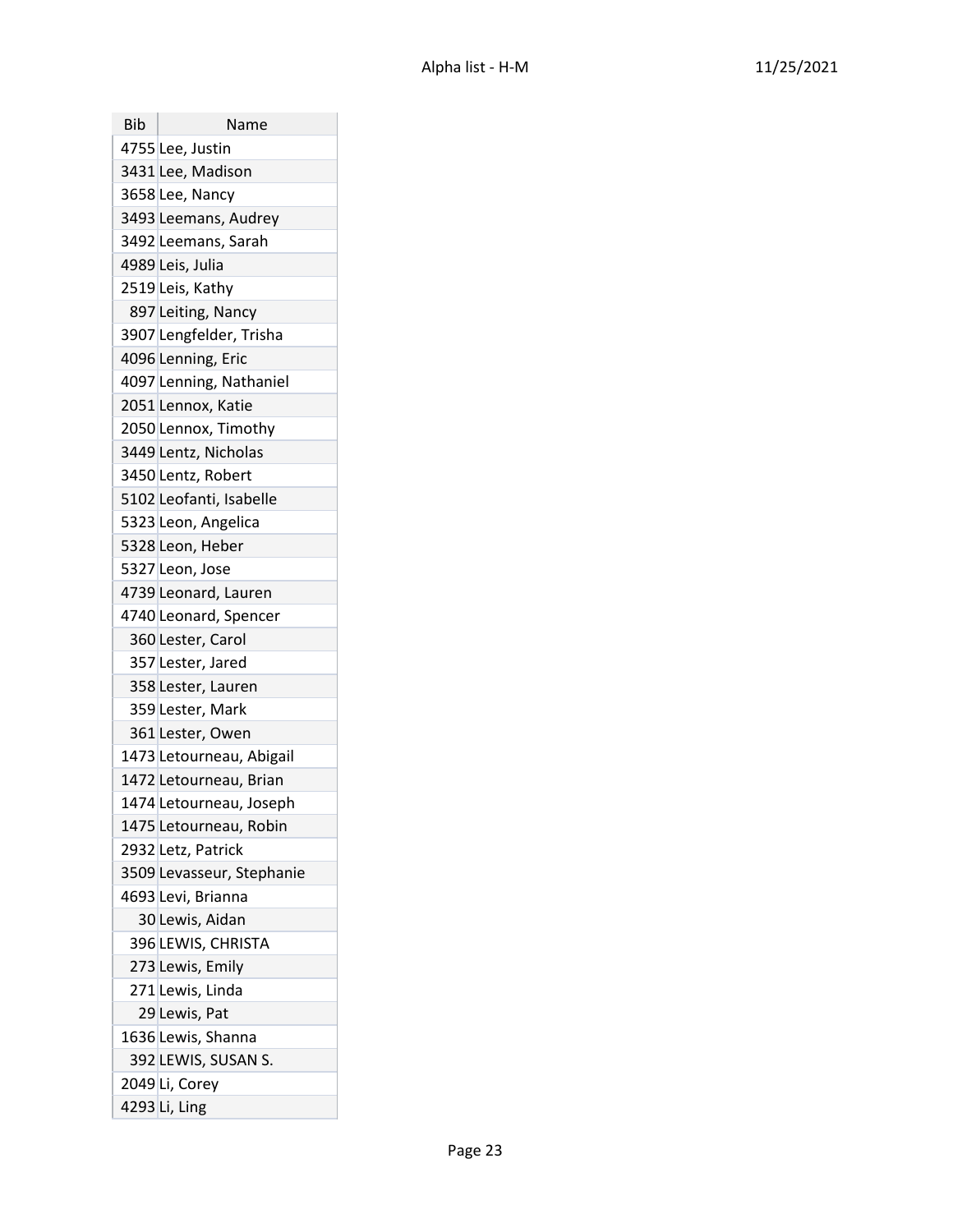| Bib | Name                     |
|-----|--------------------------|
|     | 460 Liberatore, Joseph   |
|     | 4900 Liberio, Julie      |
|     | 4902 Liberio, Lauren     |
|     | 4901 Liberio, Nick       |
|     | 4903 Liberio, Ryan       |
|     | 2804 Librizzi, Katy      |
|     | 3892 Licari, Nicholas    |
|     | 2359 Liddicoatt, Lindsey |
|     | 2041 Lies, Jennifer      |
|     | 2037 Lies, Jill          |
|     | 2039 Lies, Nicole        |
|     | 2040 Lies, Rebecca       |
|     | 2038 Lies, Robert        |
|     | 2336 Life, Lindsay       |
|     | 1490 Lin, Emma           |
|     | 1654 Lin, Megan          |
|     | 1662 Lindgren, Heather   |
|     | 1661 Lindgren, Matt      |
|     | 1016 Lipa, Colleen       |
|     | 1014 Lipa, Daniel        |
|     | 1015 Lipa, Mary Clare    |
|     | 1013 Lipa, Robert        |
|     | 470 Lipien, David        |
|     | 473 Lipien, Jill         |
|     | 471 Lipien, Luke         |
|     | 472 Lipien, Matthew      |
|     | 4134 Lippe, Collin       |
|     | 3675 Litman, Nick        |
|     | 3114 Little, Alexandra   |
|     | 3113 Little, Diane       |
|     | 3821 Little, Lindsay     |
|     | 3822 Little, Patrick     |
|     | 2664 Lloyd, Derrick      |
|     | 2868 Lloyd, Peter        |
|     | 2869 Lloyd, Peter        |
|     | 214 Lobkovich, Mike      |
|     | 5072 Lobkovich, Tom      |
|     | 5391 Lockridge, Christy  |
|     | 5392 Lockridge, Rick     |
|     | 3506 Loftus, Caroline    |
|     | 3503 Loftus, Elizabeth   |
|     | 5360 Loftus, Mike        |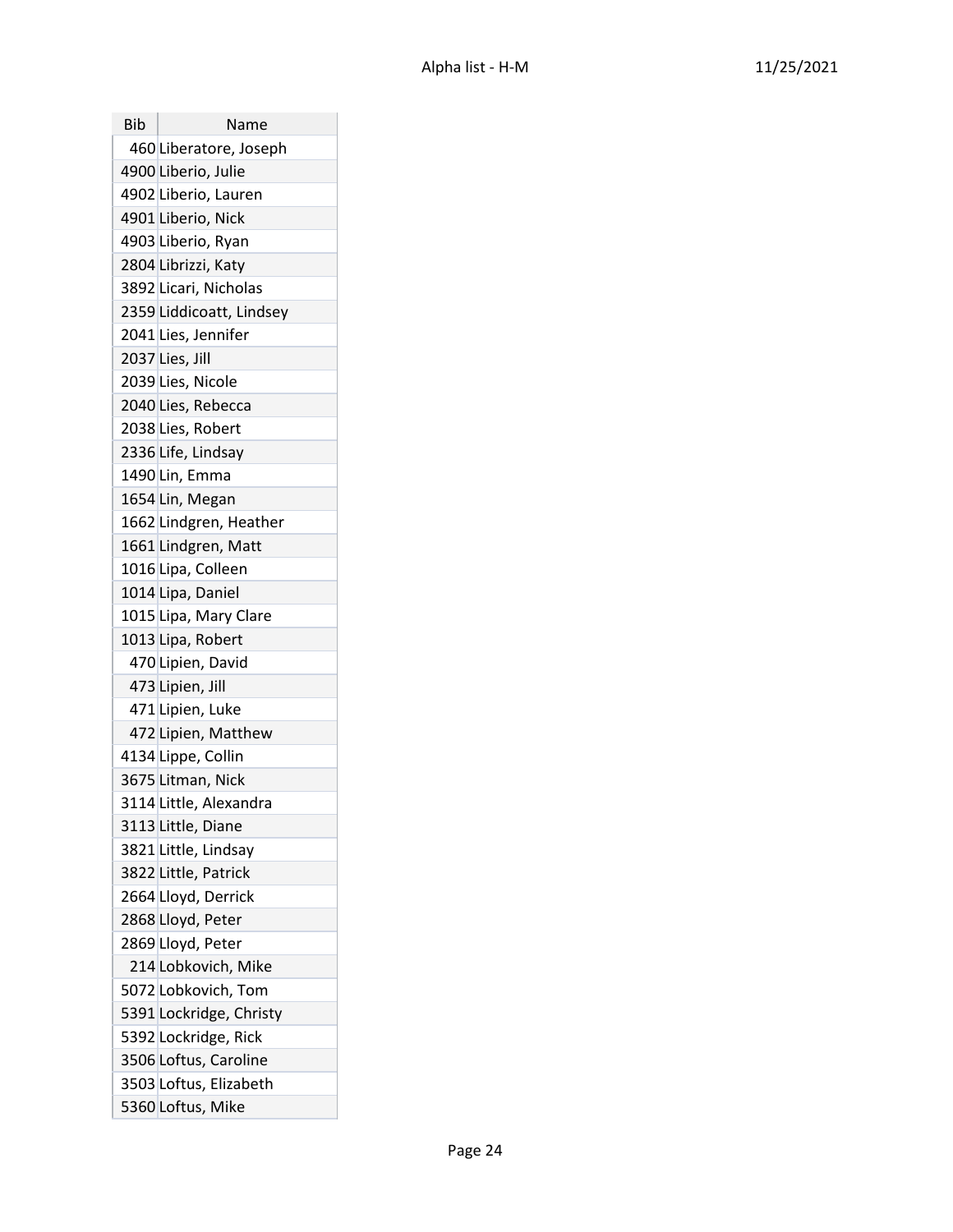| Bib | Name                    |
|-----|-------------------------|
|     | 1511 Lohse, Chase       |
|     | 1510 Lohse, Elaine      |
|     | 5058 Loja, Claudio      |
|     | 3631 Lopez, Arturo      |
|     | 3629 Lopez, Jessica     |
|     | 5361 Lopez, Jose        |
|     | 3632 Lopez, Judy        |
|     | 4913 Lopez, Michelle    |
|     | 3630 Lopez, Monica      |
|     | 2816 LoPresto, Joe      |
|     | 2377 Lotspeich, Cameron |
|     | 2374 Lotspeich, Daniel  |
|     | 2375 Lotspeich, Hayley  |
|     | 2376 Lotspeich, Thomas  |
|     | 327 Loughlin, Dana      |
|     | 4132 Love, Katie        |
|     | 4131 Love, Sarah        |
|     | 430 Lovelace, Bruce     |
|     | 2232 Lowder, Curtis     |
|     | 245 Lowe, Jacqui        |
|     | 244 Lowe, Jamie         |
|     | 3592 Lu, Pax            |
|     | 922 Luchini, Carolina   |
|     | 921 Luchini, Daniel     |
|     | 888 Luchini, Sylvia     |
|     | 920 Luchini, Virginia   |
|     | 3559 Ludington, Warnell |
|     | 5157 Ludwig, Ethan      |
|     | 5158 Ludwig, Sarah      |
|     | 2485 Lueders, Kate      |
|     | 2118 Lueders, Terry     |
|     | 4079 Lundstrom, Abby    |
|     | 4554 Lundstrom, EmmA    |
|     | 4077 Lundstrom, Kim     |
|     | 4553 Lundstrom, Laura   |
|     | 4080 Lundstrom, Naomi   |
|     | 4081 Lundstrom, Noah    |
|     | 63 Lussier, Jacob       |
|     | 4437 Lustgarten, Brett  |
|     | 4095 Ly, Andy           |
|     | 4383 Lydic, Dylan       |
|     | 4384 Lydic, Todd        |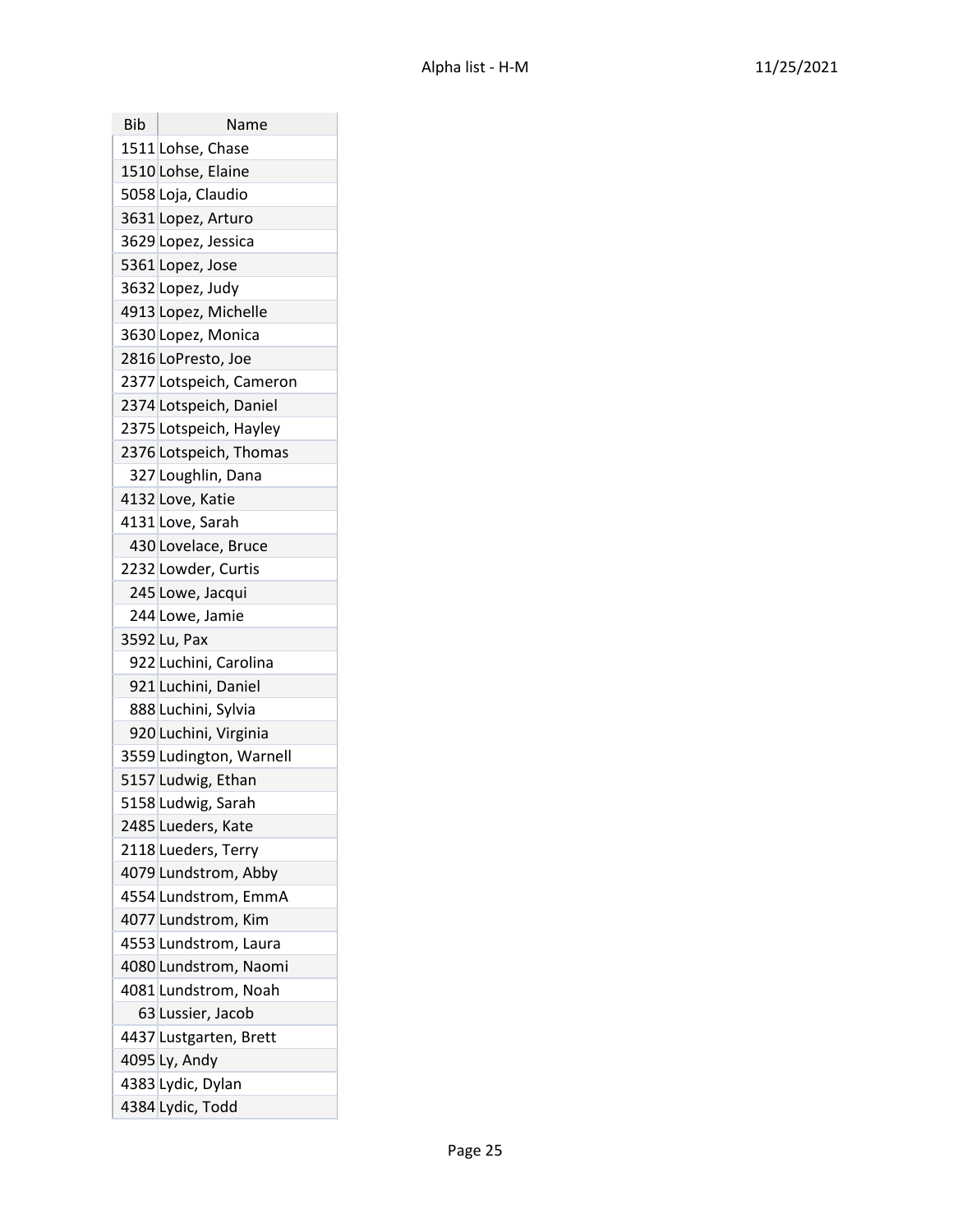| Bib | Name                       |
|-----|----------------------------|
|     | 3305 Lynch, Gregory        |
|     | 2842 Lynch, Jim            |
|     | 2841 Lynch, Patrick        |
|     | 4093 Lyons-Willis, Brianna |
|     | 4670 Ma, Jack              |
|     | 4671 Ma, Kelly             |
|     | 4517 Maas, Jamie           |
|     | 4518 Maas, Jason           |
|     | 5172 Mabulay, Gianna       |
|     | 3435 MacDonald, Brenna     |
|     | 976 MacDonald, Charles     |
|     | 3969 MacDonald, Charles C  |
|     | 3436 MacDonald, Diane      |
|     | 1515 MacDonald, Erin       |
|     | 4248 MacDonald, Ian        |
|     | 5342 MacDonald, Meera      |
|     | 3968 MacDonald, Nancy      |
|     | 977 MacDonald, Tina        |
|     | 4684 Macholan, Catherine   |
|     | 4685 Macholan, Joel        |
|     | 4687 Macholan, Robert      |
|     | 3043 Mack, Abigail         |
|     | 1622 Mack, Alexander       |
|     | 1624 Mack, Ann             |
|     | 1623 Mack, Benjamin        |
|     | 1620 Mack, Cindy           |
|     | 3041 Mack, Emily           |
|     | 1626 Mack, George          |
|     | 3045 Mack, Kirstin         |
|     | 1625 Mack, Margot          |
|     | 3044 Mack, Meghan          |
|     | 1621 Mack, Rachel          |
|     | 3042 Mack, Sarah           |
|     | 1166 MacLellan, Mairead    |
|     | 1414 Madden, Kevin         |
|     | 3037 Maddila, Jeevan       |
|     | 3654 Magana, Laura         |
|     | 80 Maher-bartalone, Mary   |
|     | 3024 Mahoney, Dara Nolan   |
|     | 1955 Mahoney, Nicole       |
|     | 5326 Maier, Chase          |
|     | 2276 Mainland, Monica      |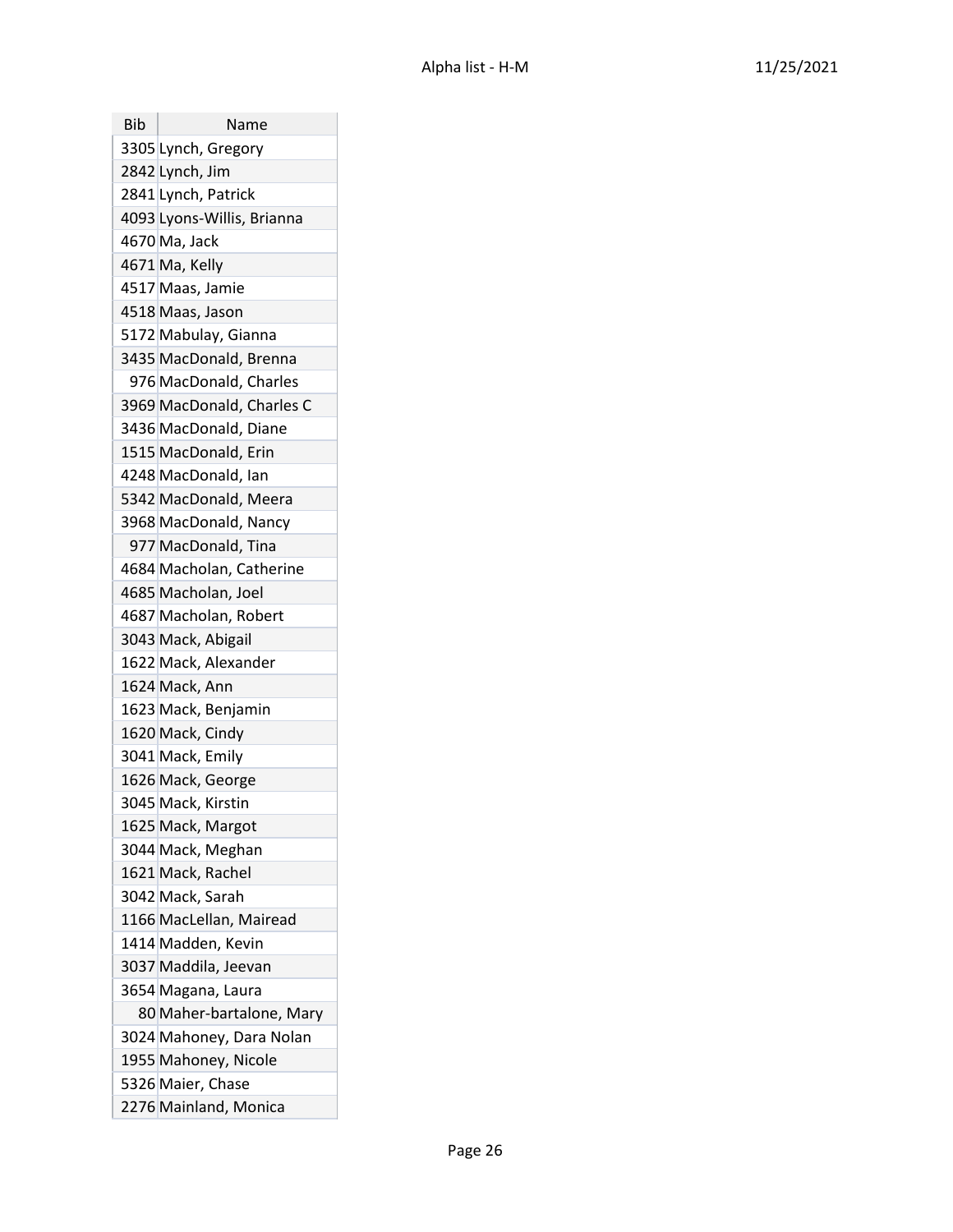| Bib | Name                      |
|-----|---------------------------|
|     | 2487 Maitland, Anna       |
|     | 2486 Maitland, Preston    |
|     | 5005 Majewski, Carrie     |
|     | 5008 Majewski, Chloe      |
|     | 5009 Majewski, Riglee     |
|     | 209 Majewski, Scott       |
|     | 826 Majic, Anthony        |
|     | 1029 Majumder, Satyabrata |
|     | 445 Makris, Gracie        |
|     | 444 Makris, Hope          |
|     | 442 Makris, Libby         |
|     | 443 Makris, Olivia        |
|     | 446 Makris, Pete          |
|     | 1962 Malana, Aidan        |
|     | 1961 Malana, Anthony      |
|     | 1963 Malana, Preston      |
|     | 3714 Malca, Gabriel       |
|     | 3980 Malinowski, Maggie   |
|     | 3981 Malinowski, Rylan    |
|     | 3979 Malinwoski, Robert   |
|     | 5343 Mallin, Claudia      |
|     | 2732 Malloy, Benjamin     |
|     | 2734 Malloy, Fran         |
|     | 2735 Malloy, Lauren       |
|     | 2733 Malloy, Ryan         |
|     | 3119 Mally, Tanner        |
|     | 3120 Mally, Zach          |
|     | 161 Malnar, Eric          |
|     | 162 Malnar, Henry         |
|     | 164 Malnar, Samuel        |
|     | 163 Malnar, Vincent       |
|     | 3848 Malone, Nicholas     |
|     | 462 Maloney, George       |
|     | 1338 Maloney, Ginny       |
|     | 3349 Maloney, Grace       |
|     | 461 Maloney, Michael      |
|     | 2843 Maltby, Ellie        |
|     | 2946 Manas, Aaron         |
|     | 2948 Manas, Aileen        |
|     | 2947 Manas, Arielle       |
|     | 1283 Manas, Arnold        |
|     | 1282 MANAS, CATHERINE     |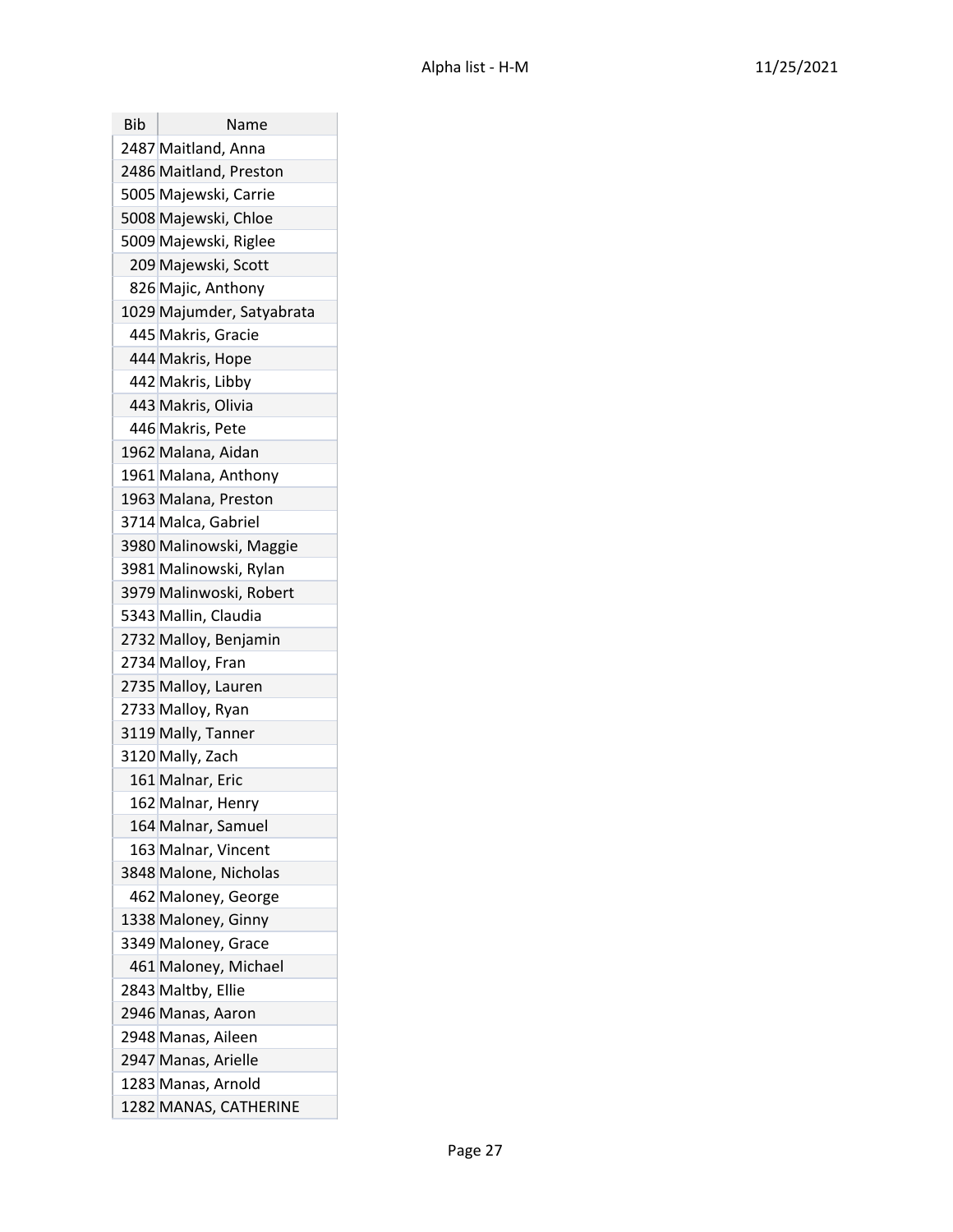| Bib | Name                      |
|-----|---------------------------|
|     | 1583 Manas, Christopher   |
|     | 3006 Manderfield, Carol   |
|     | 3007 Manderfield, Sam     |
|     | 2721 MANIKATOV, ANDREW    |
|     | 2719 MANIKATOV, IVAN      |
|     | 2720 Manikatova, Julia    |
|     | 2787 Mansfield, Abby      |
|     | 2271 Mansour, Ari         |
|     | 3464 Mantel, Alex         |
|     | 3465 Mantel, Helen        |
|     | 3463 Mantel, Nina         |
|     | 2369 Manzano, Julia       |
|     | 4834 Maras, Claudia       |
|     | 836 Maras, Greta          |
|     | 4836 Maras, Guy           |
|     | 4837 Maras, Jana          |
|     | 2808 Marcet, Cora         |
|     | 2803 Marcet, Ellie        |
|     | 2799 Marcet, Joey         |
|     | 4504 Marchan, Miguelangel |
|     | 2106 Marchionna, Michael  |
|     | 5417 Marchionna, Ron      |
|     | 227 Marcus, Mayi          |
|     | 228 Marcus, Nicole        |
|     | 226 Marcus, Steven        |
|     | 4466 Marek, Kathleen      |
|     | 3851 Margulies, Andrew    |
|     | 3853 Margulies, Campbel   |
|     | 3854 Margulies, Hollis    |
|     | 3852 Margulies, Leah      |
|     | 4813 Marik, Gail          |
|     | 4683 Marinez, Sean        |
|     | 973 Mark, Catherine       |
|     | 966 Mark, James           |
|     | 965 Mark, JP              |
|     | 974 Mark, thomas          |
|     | 4600 markewych, erica     |
|     | 4599 Markewych, Luke      |
|     | 182 Markham, Estelle      |
|     | 507 Markovich, Grace      |
|     | 2453 Marks, Amanda        |
|     | 2454 Marks, Makenzie      |
|     |                           |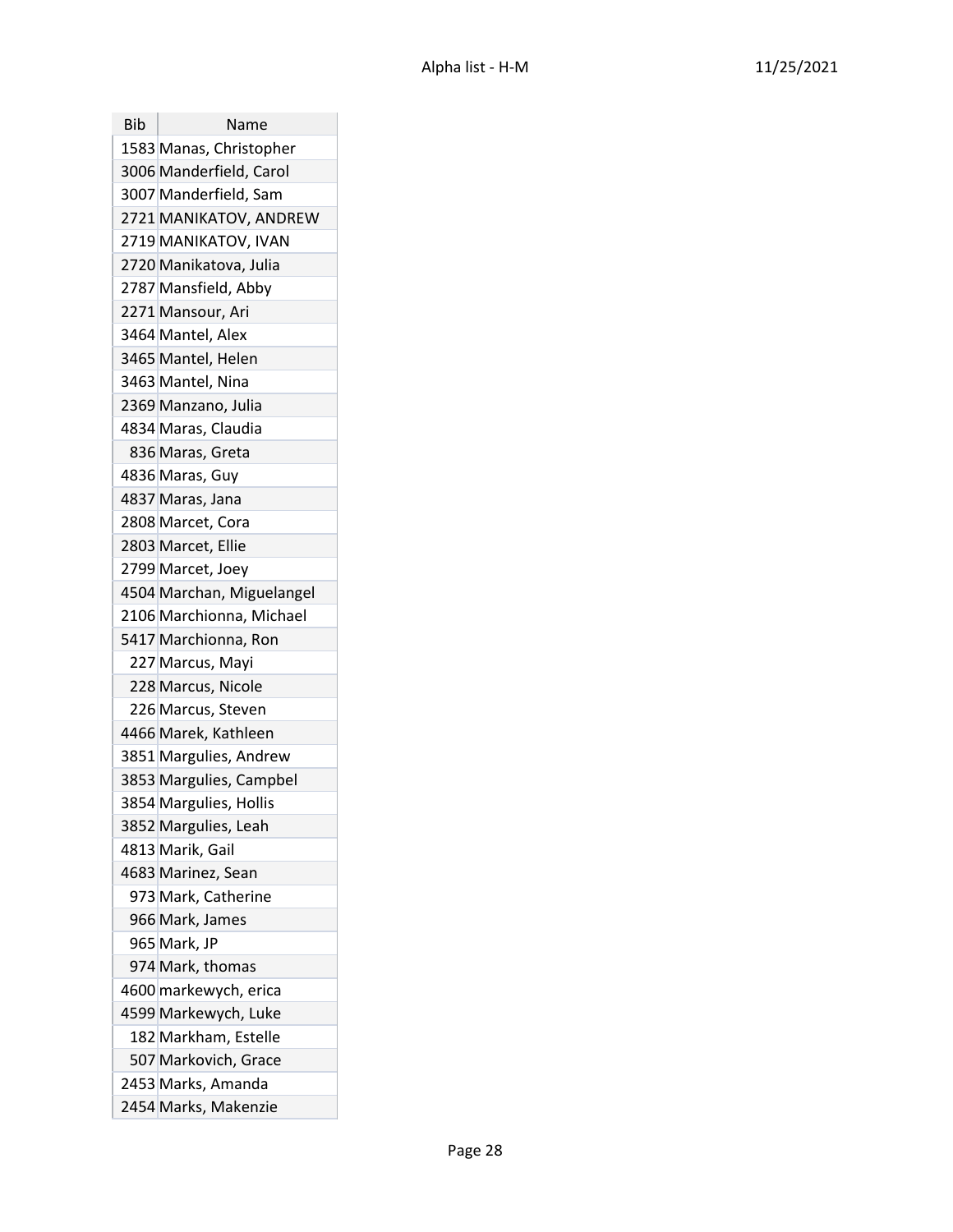| Bib | Name                     |
|-----|--------------------------|
|     | 2282 Marks, Michael      |
|     | 2281 Marks, Mike         |
|     | 2280 Marks, Suzanna      |
|     | 2703 Marquez, Anahi      |
|     | 2706 Marquez, Cassandra  |
|     | 1098 Marsaglia, Christie |
|     | 909 Marshall, Carl       |
|     | 2286 Marshall, Curt      |
|     | 2113 Marshall, Kerry     |
|     | 103 Marshall, Lacey      |
|     | 1313 Martin, Andrew      |
|     | 1314 Martin, Brian       |
|     | 945 Martin, Chris        |
|     | 1192 Martin, Dylan       |
|     | 1312 Martin, Jenna       |
|     | 661 Martin, Justin       |
|     | 1190 Martin, Leigh       |
|     | 1311 Martin, Shannon     |
|     | 4951 Martin, Tim         |
|     | 1191 Martin, Tyler       |
|     | 2183 Martinek, Andrea    |
|     | 2184 Martinek, Michal    |
|     | 2185 Martinek, Monika    |
|     | 4682 Martinez, Alex      |
|     | 4188 Martinez, Andy      |
|     | 3643 Martinez, Bryan     |
|     | 4094 Martinez, Christie  |
|     | 4681 Martinez, Gabe      |
|     | 4680 Martinez, Jesse     |
|     | 1972 Martinez, Jonathan  |
|     | 3642 Martinez, Kellie    |
|     | 4980 Martinez, Lauren    |
|     | 5135 Martinez, Ruben     |
|     | 4679 Martinez, Sara      |
|     | 3184 Martinez, Xavier    |
|     | 3183 Martinez, Ximena    |
|     | 643 Martyn, Joann        |
|     | 1195 Marut, Corinne      |
|     | 1196 Marut, Victor       |
|     | 1771 mask, Michael       |
|     | 1772 Mask, Tommy         |
|     | 4891 Mason, Ella         |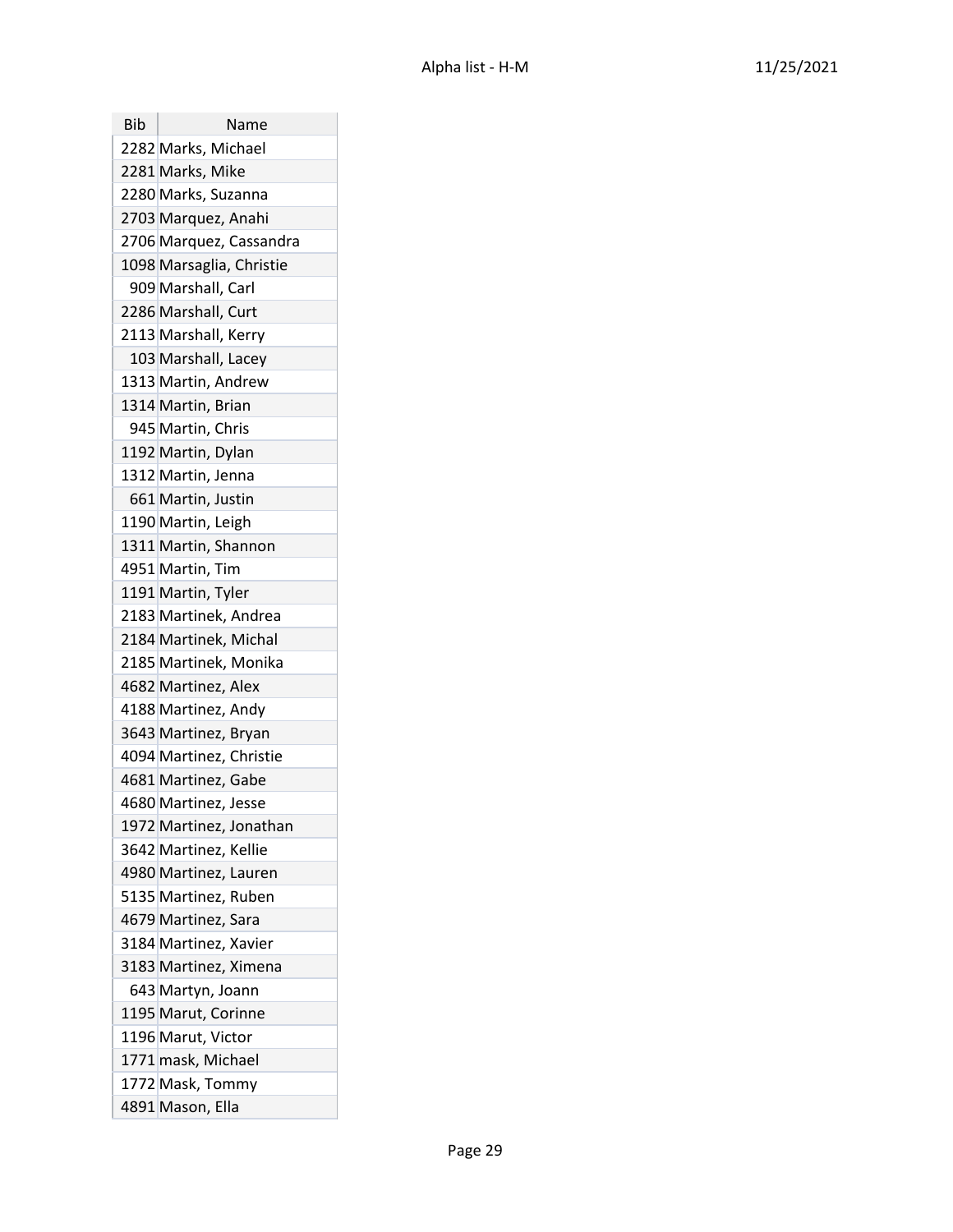| Bib | Name                         |
|-----|------------------------------|
|     | 2380 Mason, Hadley           |
|     | 2225 Mason, Janet            |
|     | 2378 Mason, Linnea           |
|     | 2470 Mason, Luke             |
|     | 4892 Mason, Marcus           |
|     | 2379 Mason, Matthew          |
|     | 2224 Mason, Monty            |
|     | 4894 Mason, Olive            |
|     | 2381 Mason, Piper            |
|     | 2469 Mason, Rocky            |
|     | 4896 Mason, Zoe              |
|     | 4768 Massa, Joe              |
|     | 4771 Massa, Nicholas         |
|     | 433 Masterson Van Gelderen   |
|     | 434 Masterson, Colby         |
|     | 5223 Matakis, Brian          |
|     | 5230 Matakis, Josephine      |
|     | 5231 Matakis, Julia          |
|     | 5232 Matakis, Luke           |
|     | 5334 Matakis, Sadie          |
|     | 1046 Mateo de Mosteyrin, An  |
|     | 1045 Mateo de Mosteyrin, Car |
|     | 1047 Mateo de Mosteyrin, Re  |
|     | 1049 Mateo, Ignacio          |
|     | 1477 Mathieu, Michael        |
|     | 5040 Matson, Kelly           |
|     | 5039 Matson, Lauren          |
|     | 5038 Matson, Leighanne       |
|     | 3917 Mattas, Brett           |
|     | 1991 Mattas, Jeff            |
|     | 5387 Mattes, James           |
|     | 4291 Matthys, Steve          |
|     | 4365 Matula, Jeff            |
|     | 1692 Maughan, Philip         |
|     | 76 Maven, Angela             |
|     | 77 Maven, Kyle               |
|     | 5052 Max, Dillan             |
|     | 4774 Max, Gina               |
|     | 689 may, andrea              |
|     | 690 may, evie                |
|     | 688 May, jack                |
|     | 2774 May, Jon                |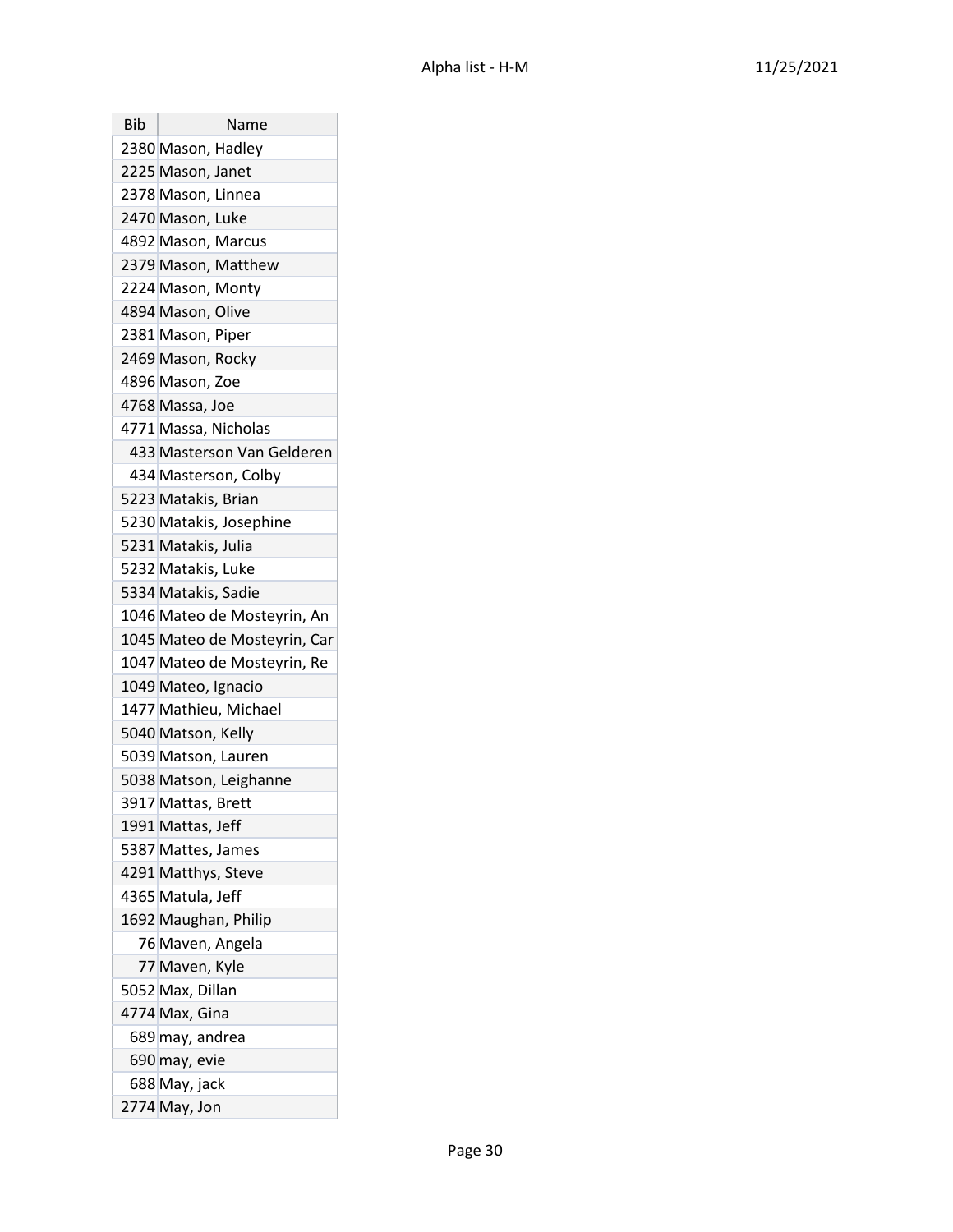| Bib | Name                       |
|-----|----------------------------|
|     | 4712 Mayer, Anna           |
|     | 4705 Mayer, Bart           |
|     | 4711 Mayer, Jack           |
|     | 2417 Mayer, Joe            |
|     | 4710 Mayer, Lori           |
|     | 676 Mayer, Max             |
|     | 4709 Mayer, Nathan         |
|     | 2418 Mayer, Nina           |
|     | 675 Mayer, Steven          |
|     | 4707 Mayer, Tyler          |
|     | 2864 Mayhew, Maria         |
|     | 2851 Mayhew, Michael       |
|     | 2861 Mayhew, Sofia         |
|     | 1700 Maynard, Anne         |
|     | 3301 Maynard, JoAnn        |
|     | 1699 Maynard, Teagan       |
|     | 4264 Maynard-Moody, Bethan |
|     | 527 Mayszak, Alex          |
|     | 2718 Mayszak, Andrew       |
|     | 1894 Mazur, Angelika       |
|     | 1893 Mazur, Dariusz        |
|     | 1892 Mazur, Sylwia         |
|     | 572 Mazzone, Robert        |
|     | 2541 Mbaye, Aliiune        |
|     | 2030 McArthur, Beth        |
|     | 4282 McAtee, Jennifer      |
|     | 2915 McAvoy, Brittney      |
|     | 2914 McAvoy, Kevin         |
|     | 282 McAvoy, Shawn          |
|     | 2559 McBride, Anne         |
|     | 2558 McBride, Bob          |
|     | 2560 McBride, Sophie       |
|     | 3154 McCabe, Clare         |
|     | 2031 McCabe, Meghan        |
|     | 3345 McCabe, Shaelynn      |
|     | 83 McCafferty, Teresa      |
|     | 996 McCarthy, James        |
|     | 4696 McCauley, Stephanie   |
|     | 4174 McClernand, Brian     |
|     | 5142 McConnell, Jen        |
|     | 3549 McCormack, Cristina   |
|     | 3548 McCormack, Marta      |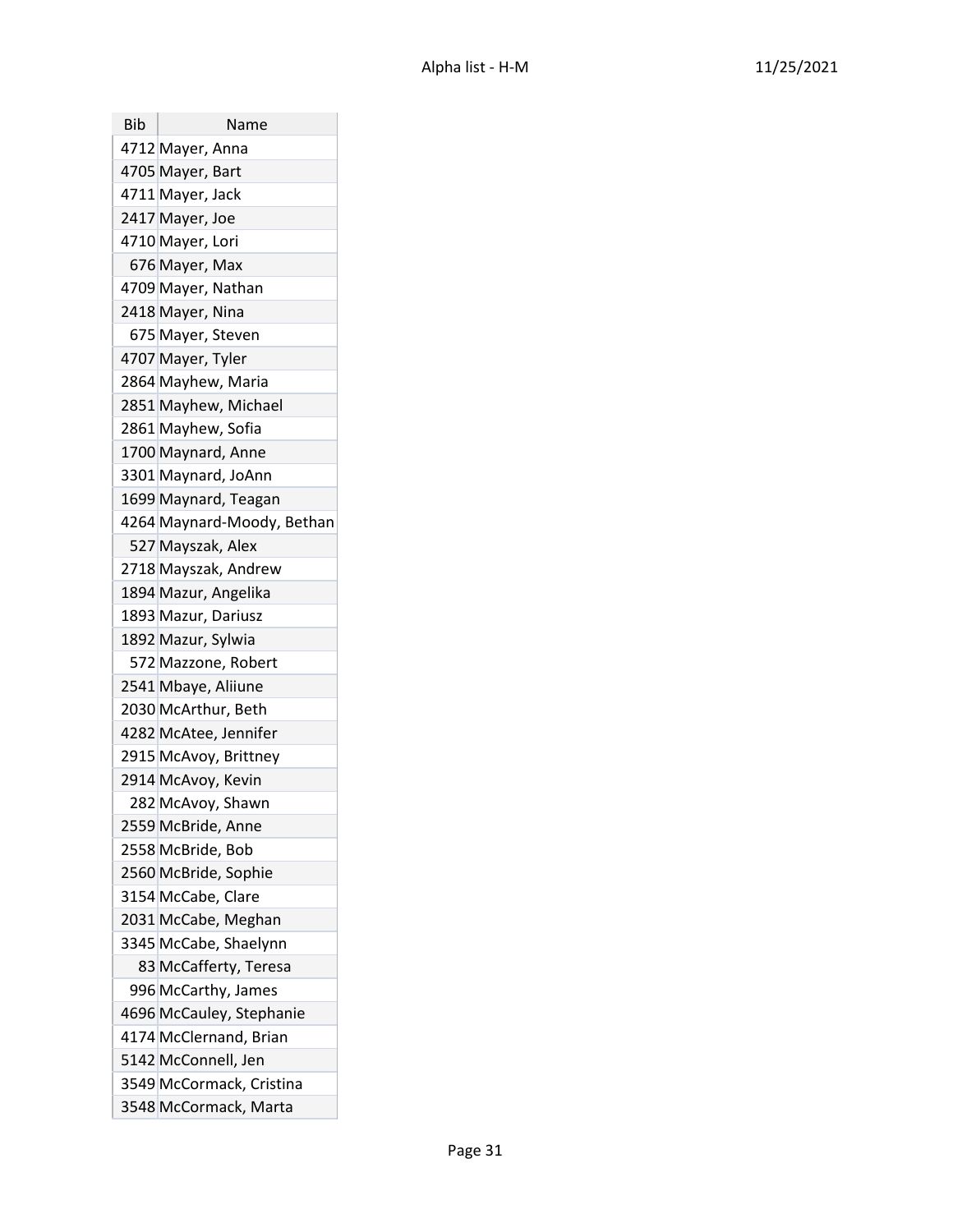| Bib | Name                       |
|-----|----------------------------|
|     | 4805 McCormack, Patrick    |
|     | 4804 McCormack, Vallory    |
|     | 4216 McCormick, Kathryn    |
|     | 2728 McCoy, Dan            |
|     | 2731 McCoy, Delaney        |
|     | 2730 McCoy, Liam           |
|     | 2729 McCoy, Lindsay        |
|     | 3522 Mccreary, Erin        |
|     | 4119 McCree, Marcel        |
|     | 4699 McDivitt, Elizabeth   |
|     | 4703 McDivitt, Oliver      |
|     | 4701 Mcdivitt, Zach        |
|     | 3185 Mcdonald, Kate        |
|     | 734 Mcdonnell, Diane       |
|     | 736 Mcdonnell, Lyndsey     |
|     | 735 Mcdonnell, Mike        |
|     | 1476 McDonnell, Stephen    |
|     | 3485 McElroy, Bill         |
|     | 3898 McEneaney, Jake       |
|     | 4731 McEvilly, Sarah       |
|     | 4485 McEwen, Robert        |
|     | 5086 McFadden, Nancy       |
|     | 879 McFarland, Elyssa      |
|     | 1755 McGann, Emily         |
|     | 1844 McGiles, Jake         |
|     | 4606 McGinnis, Gregg       |
|     | 4605 McGinnis, Rhonda      |
|     | 4342 McGinty, Connor       |
|     | 4341 McGinty, Patrick      |
|     | 3967 McGovern, Steve       |
|     | 3004 McGowan, Daniel       |
|     | 3002 McGowan, Judith       |
|     | 3005 McGowan, Sarah        |
|     | 3003 McGowan, Sean         |
|     | 1151 McGrath, Aimee        |
|     | 4572 McHale, Dennis        |
|     | 4609 McHugh, Cory          |
|     | 3489 McHugh, Erin          |
|     | 3488 McHugh, Meghan        |
|     | 1389 McInerney, Connor     |
|     | 4556 McInerney, Jennifer   |
|     | 1388 McInerney, Mary Ellen |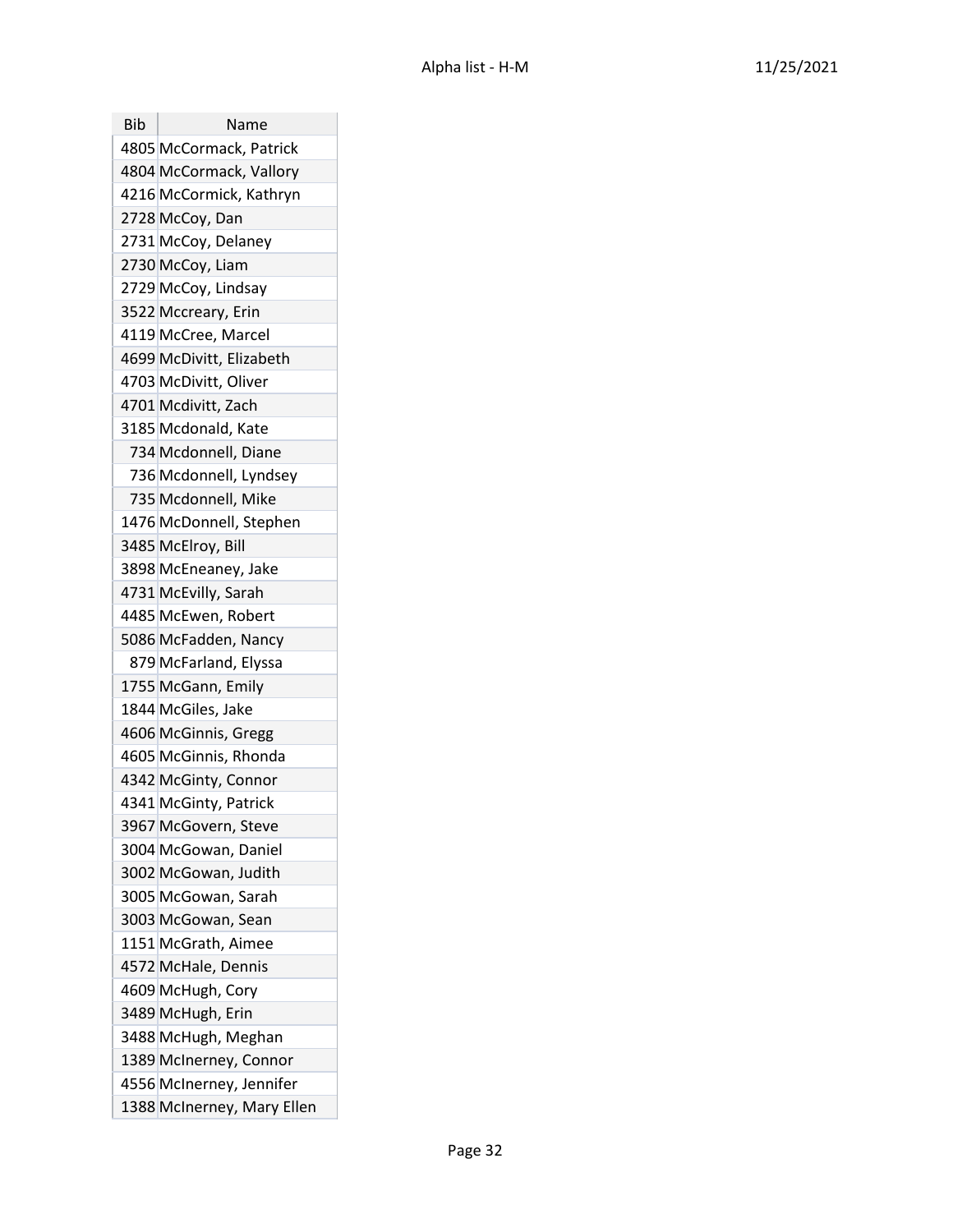| Bib | Name                       |
|-----|----------------------------|
|     | 1986 McIntosh, Justin      |
|     | 3845 McIntyre, Brett       |
|     | 3843 McIntyre, Jack        |
|     | 3844 McIntyre, Marie       |
|     | 2464 McKenna, Nolan        |
|     | 2959 McKissick, Angie      |
|     | 2958 McKissick, Drew       |
|     | 2386 McLaughlin, Allyson   |
|     | 1769 McLaughlin, Brendan   |
|     | 75 McLaughlin, Jay         |
|     | 2390 Mclean, Cara          |
|     | 2389 Mclean, Kathleen      |
|     | 2391 Mclean, Michael       |
|     | 887 McMahon, Emily         |
|     | 886 McMahon, Keith         |
|     | 5096 McMannis, Justin      |
|     | 591 McMullen, Dana         |
|     | 5266 McNamara, Alycia      |
|     | 5267 McNamara, Dan         |
|     | 1754 McNamara, Margaret    |
|     | 4672 McNamara, Michael     |
|     | 1053 McNamara, Robert      |
|     | 2144 McNellis, Mary        |
|     | 2164 McShaffrey, Andrea    |
|     | 1786 MCTEAGUE, SORAYA      |
|     | 3070 McTighe, Andrew       |
|     | 3071 McTighe, Samuel       |
|     | 829 McVey, Benjamin        |
|     | 831 McVey, Chris           |
|     | 830 McVey, Suzanne         |
|     | 3049 Meachum, Asher        |
|     | 3051 Meachum, Ezra         |
|     | 428 Meachum, Jack          |
|     | 3047 Meachum, Kate         |
|     | 111 Meachum, Lauren        |
|     | 3052 Meachum, Quentin      |
|     | 3048 Meachum, Teagan       |
|     | 2621 Meciej, Joe           |
|     | 3307 Meechai-Kusumpa, Dian |
|     | 1975 Meier, Zachary        |
|     | 1554 Meisner, Tammie       |
|     | 4161 Melby, Olivia         |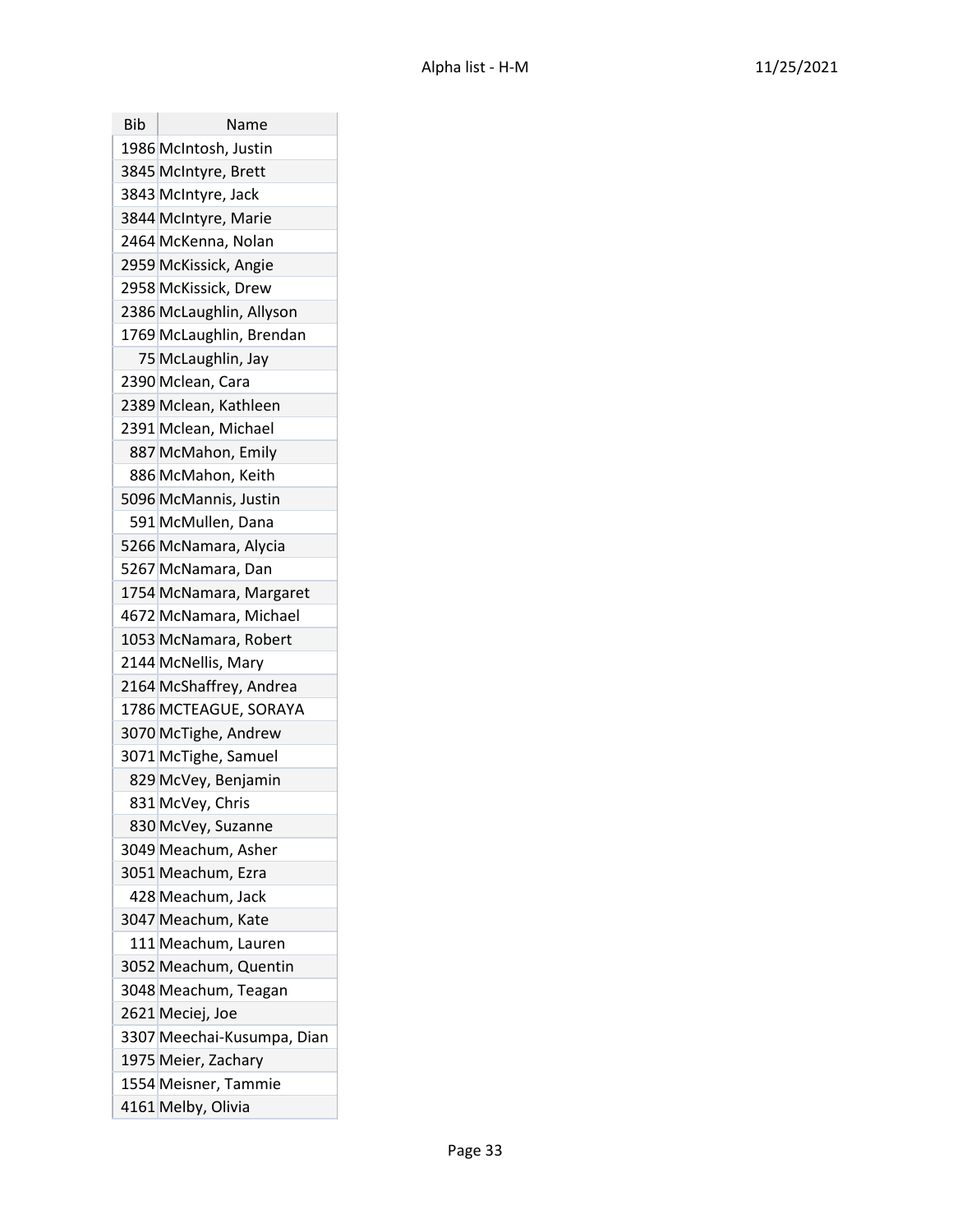| <b>Bib</b> | Name                         |
|------------|------------------------------|
|            | 1156 Melone, Marissa         |
|            | 12 Melsa, Jon                |
|            | 873 Melsa, Mark              |
|            | 1722 Mendez, Eddie           |
|            | 1828 Mendez, Jennie          |
|            | 1218 Mendoza, Ginny          |
|            | 4614 Meneghini, Johnny       |
|            | 2699 Menter, Laura           |
|            | 4150 Merkin, Mason           |
|            | 4149 Merkin, Shannon         |
|            | 4205 Merkle, Brennan         |
|            | 4204 Merkle, Wendy           |
|            | 4966 Merrill, Hannah         |
|            | 3387 merriman, Gavin         |
|            | 1237 Metz, Alexander         |
|            | 1238 Metz, Sandra            |
|            | 5269 Meurer, Austin          |
|            | 119 Meurer, Braden           |
|            | 120 Meurer, Brett            |
|            | 5268 Meurer, Nolan           |
|            | 118 Meurer, Shannon          |
|            | 5131 Mevis, David            |
|            | 5132 Mevis, Molly            |
|            | 2011 Mewhorter, Cindy        |
|            | 2012 Mewhorter, Ella         |
|            | 1601 Meyer, Alyssa           |
|            | 2629 Meyer, Daniel           |
|            | 5337 Meyer, Jeff             |
|            | 5338 Meyer, Jude             |
|            | 2630 Meyer, Lauren           |
|            | 4249 Meyer, Lo               |
|            | 2078 Michalek, Brenda        |
|            | 2080 Michalek, Morgan        |
|            | 2079 Michalek, Teagan        |
|            | 4106 Michalski, Alyssa       |
|            | 4107 Michalski, Ashley       |
|            | 4108 Michalski, Lauren       |
|            | 4526 Mick, Todd              |
|            | 3541 Miguez-Fernandez, Angel |
|            | 1415 Mikitka, Emily          |
|            | 1417 Mikitka, Kimberly       |
|            | 3209 Mikitka, Matthew        |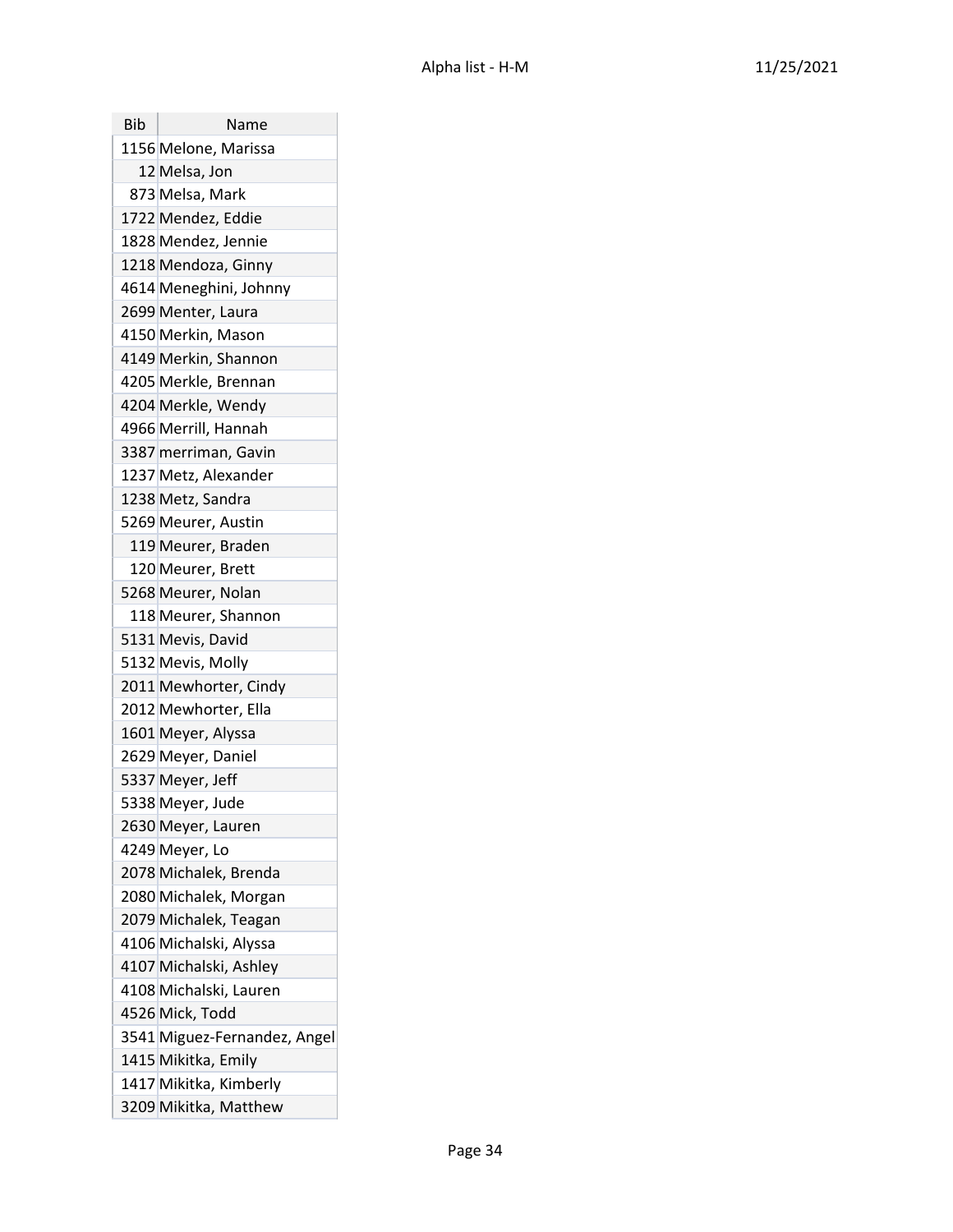| Bib | Name                    |
|-----|-------------------------|
|     | 3208 Mikitka, Richard   |
|     | 1416 Mikitka, Samantha  |
|     | 1582 Mikrut, Abigail    |
|     | 1855 Mikrut, Daniel     |
|     | 1677 Mikrut, Madeline   |
|     | 1854 Mikrut, Terese     |
|     | 1514 Milam, Pat         |
|     | 5404 Milinko, Dan       |
|     | 2917 Miller, Bruce      |
|     | 800 Miller, Christie    |
|     | 17 Miller, Erin         |
|     | 18 MILLER, JOHN         |
|     | 1197 Miller, Josie      |
|     | 4177 Miller, Lorin      |
|     | 4244 Miller, Martha     |
|     | 801 Miller, Paul        |
|     | 1199 Miller, Riley      |
|     | 2919 Miller, Ryan       |
|     | 2918 Miller, Tasha      |
|     | 1198 Miller, Vincent    |
|     | 3870 Minger, Lauren     |
|     | 1674 Minkel, Vicki      |
|     | 1154 Minnerick, Clark   |
|     | 267 Minor-Yoder, Katie  |
|     | 935 Minott, Charlie     |
|     | 936 Minott, Henry       |
|     | 938 Minott, Joe         |
|     | 937 Minott, Jojo        |
|     | 939 Minott, Katherine   |
|     | 1565 Mintchell, Arianna |
|     | 4315 Miranda, Tania     |
|     | 236 Miroballi, Brynn    |
|     | 234 Miroballi, Dan      |
|     | 235 Miroballi, Drew     |
|     | 2599 Mirochna, Marlene  |
|     | 2600 Mirochna, Richard  |
|     | 3810 Mishra, Arya       |
|     | 3809 Mishra, Suri       |
|     | 4618 Mistry, Chintan    |
|     | 4617 Mistry, Marilyn    |
|     | 4633 Mistry, Navin      |
|     | 4620 Mistry, Sunit      |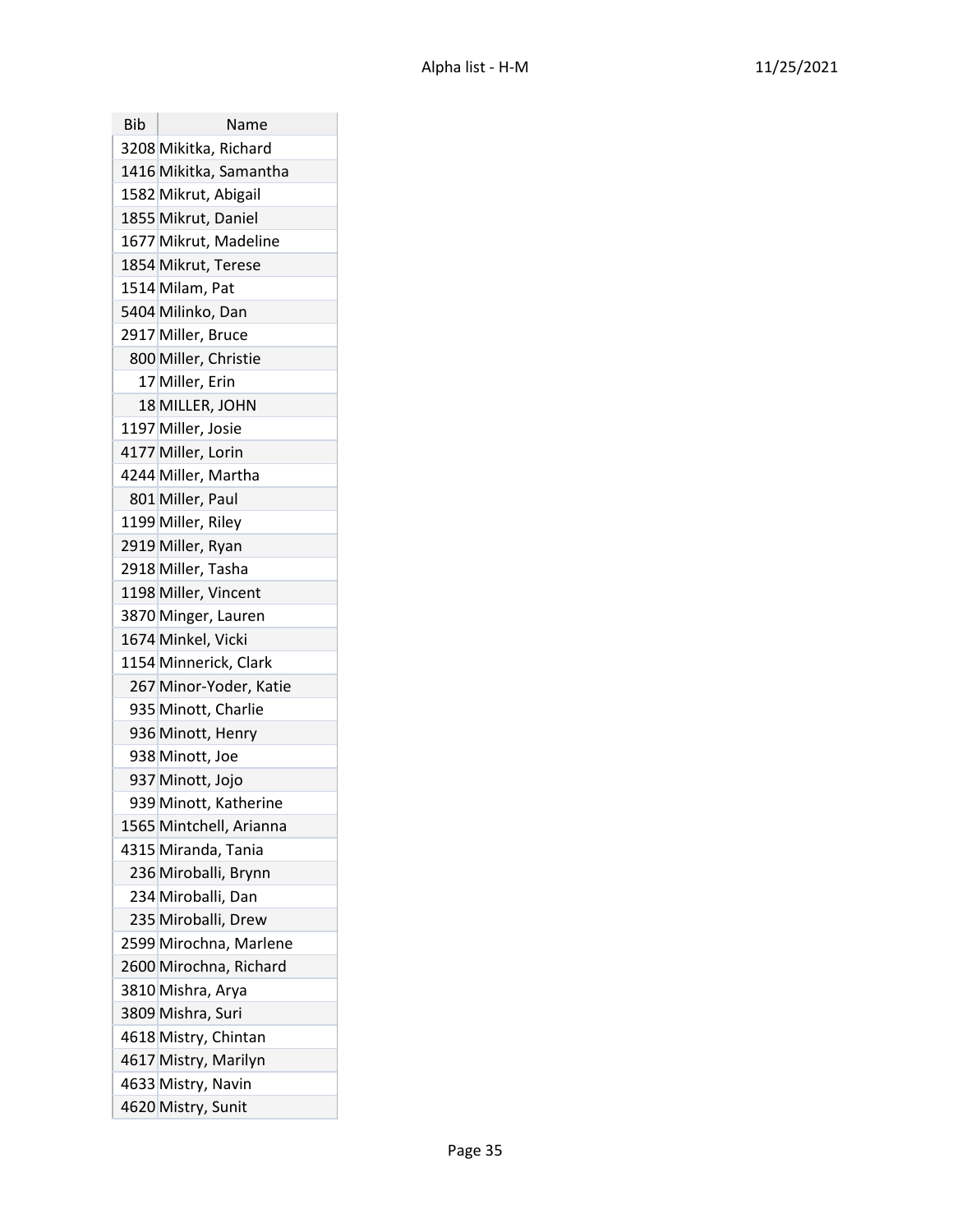| Bib | Name                       |
|-----|----------------------------|
|     | 4619 Mistry, Vijay         |
|     | 2233 Mitchell, Lewis       |
|     | 2238 Mitchell, Louisa      |
|     | 4540 Mitre, Corine         |
|     | 2828 Mittenthal, Scott     |
|     | 2544 Mix, Marsha           |
|     | 1173 Moccio, Jack          |
|     | 3137 Moderi, Jason         |
|     | 3139 Moderi, Lauren        |
|     | 3138 Moderi, Luke          |
|     | 2218 Modisette, Austin     |
|     | 1535 Moede, Elsa           |
|     | 5239 Moen, Jeremy          |
|     | 5240 Moen, Luke            |
|     | 5242 Mohn-Johnsen, Jessica |
|     | 4258 Mohn-Johnsen, Millie  |
|     | 4257 Mohn-Johnsen, Samanth |
|     | 133 Molitor, Austin        |
|     | 5405 Moment, Jessica       |
|     | 3332 Moncado, Mike         |
|     | 3805 Mondi, Andrew         |
|     | 4339 Mondi, James          |
|     | 4232 Mondi, Jennifer       |
|     | 4230 Mondi, John           |
|     | 3824 Mondi, Mike           |
|     | 4231 Mondi, Patrick        |
|     | 3240 Mondragon, Araceli    |
|     | 2943 Montagano, Joey       |
|     | 4898 Monteleone, Ella      |
|     | 4897 Monteleone, Niall     |
|     | 4831 Montes, Silvestre     |
|     | 4442 Monti, Kimberly       |
|     | 1958 MONTINI, ANGIE        |
|     | 1957 Montini, Katie        |
|     | 1956 Montini, Natalie      |
|     | 1959 Montini, Tony         |
|     | 2881 Moore, Brian          |
|     | 2899 Moore, Elise          |
|     | 3273 Moore, Ethan          |
|     | 2543 Moore, Hannah         |
|     | 3276 Moore, Heather        |
|     | 3274 Moore, Jake           |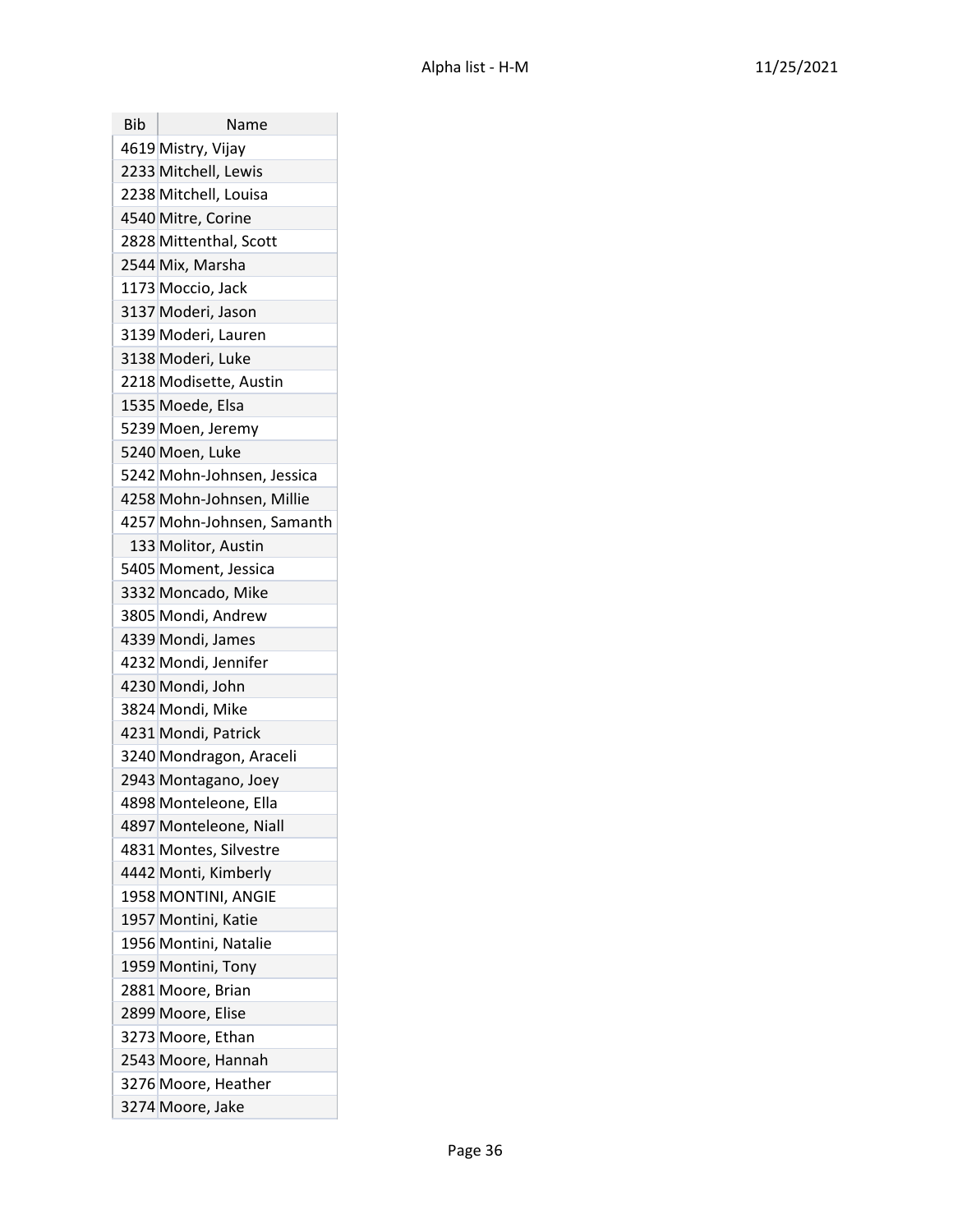| Bib | Name                   |
|-----|------------------------|
|     | 453 Moore, Karen       |
|     | 4413 Moore, Katie      |
|     | 3275 Moore, Luke       |
|     | 4416 Moore, Mary       |
|     | 3444 Moore, Matthew    |
|     | 1705 Moore, Matthew    |
|     | 1704 Moore, Michelle   |
|     | 3442 Moore, Olivia     |
|     | 3443 Moore, Rita       |
|     | 2845 Moore, Sarah      |
|     | 3331 Morales, Brittney |
|     | 3330 Morales, Meghan   |
|     | 3329 Morales, Rich     |
|     | 4140 Moran, Debra      |
|     | 4320 Moran, Dylan      |
|     | 4317 Moran, J.R.       |
|     | 2554 Moran, Joe        |
|     | 3806 Moran, Marsha     |
|     | 4139 Moran, Terence    |
|     | 1655 Moravcik, James   |
|     | 1642 Mordacq, Amanda   |
|     | 4528 Mordini, Lauren   |
|     | 2702 Moreno, Ashley    |
|     | 2701 Moreno, Nick      |
|     | 2015 Morfoot, Connor   |
|     | 5046 Morgan, Laura     |
|     | 5044 Morgan, William   |
|     | 4187 Morice, Tami      |
|     | 335 Moritz, Allison    |
|     | 337 Moritz, Ed         |
|     | 338 Moritz, Linda      |
|     | 580 Morris, Alex       |
|     | 4491 Morris, Aron      |
|     | 4490 Morris, Nicole    |
|     | 4843 Morris, Randy     |
|     | 1770 Morris, Zachary   |
|     | 1880 morrison, eileen  |
|     | 3710 Morrison, Haley   |
|     | 5227 Morrison, Marie   |
|     | 1881 Morrison, Patrick |
|     | 1885 Morrison, Riley   |
|     | 1993 Moses, Alexander  |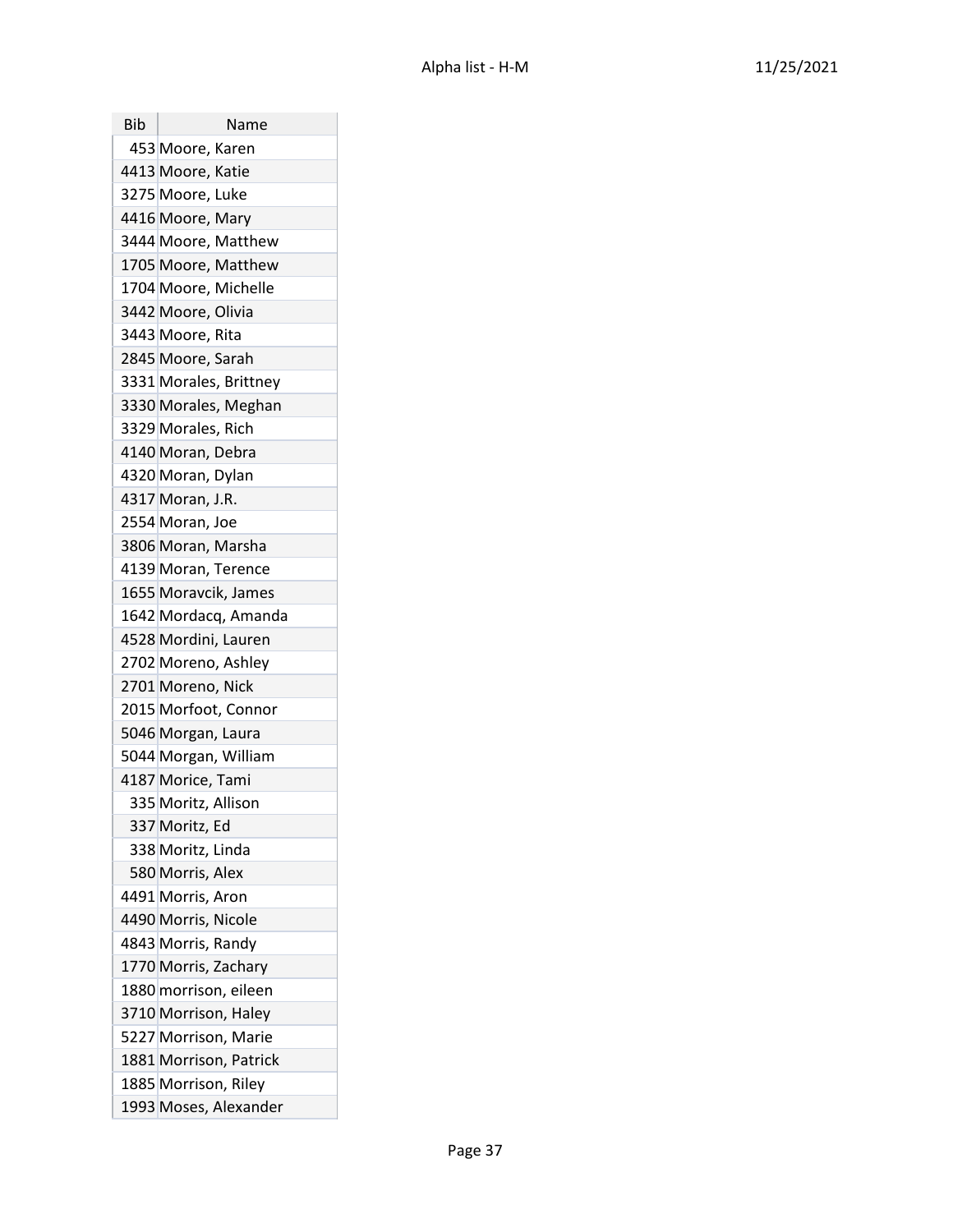| <b>Bib</b> | Name                       |
|------------|----------------------------|
|            | 1992 Moses, Julian         |
|            | 220 Moses, Matthew         |
|            | 2032 Moskal, Samantha      |
|            | 3263 Mossides, George      |
|            | 3264 Mossides, Gust        |
|            | 3265 Mossides, Olivia      |
|            | 3262 Mossides, Pamela      |
|            | 4392 Mosteller, Allison    |
|            | 4391 Mosteller, Claire     |
|            | 952 Mosteller, Jenny       |
|            | 951 Mosteller, Jim         |
|            | 2877 Motsch, Ali           |
|            | 2874 Motsch, Jim           |
|            | 2875 Motsch, Jimmy         |
|            | 2876 Motsch, Lori          |
|            | 3693 Moxley, Natalie       |
|            | 3691 Moxley, Rory          |
|            | 3692 Moxley, Zoe           |
|            | 995 Moylan, Anna           |
|            | 2333 Mueller, Katie        |
|            | 2335 Mueller, Kevin        |
|            | 2332 Mueller, Richard      |
|            | 2334 Mueller, Sarah        |
|            | 4465 Mueller, Sydney       |
|            | 2331 Mueller, Teresa       |
|            | 4098 Muheim, Philipp       |
|            | 2700 Muhr, Jason           |
|            | 1082 Mulder, Katie         |
|            | 1085 Mulder, Kyler         |
|            | 1083 Mulder, Nolan         |
|            | 1078 Mulder, Tim           |
|            | 805 Mulhern, Jim           |
|            | 385 Mullen Chrzasz, Maggle |
|            | 384 Mullen, Claire         |
|            | 284 Mullen, Jerry          |
|            | 283 Mullen, Katy           |
|            | 5308 Mullen, Paul          |
|            | 2673 Muller, Brian         |
|            | 2674 Muller, Eddie         |
|            | 2672 Muller, Gretchen      |
|            | 2675 Muller, Tommy         |
|            | 3718 Mullinax, Kevin       |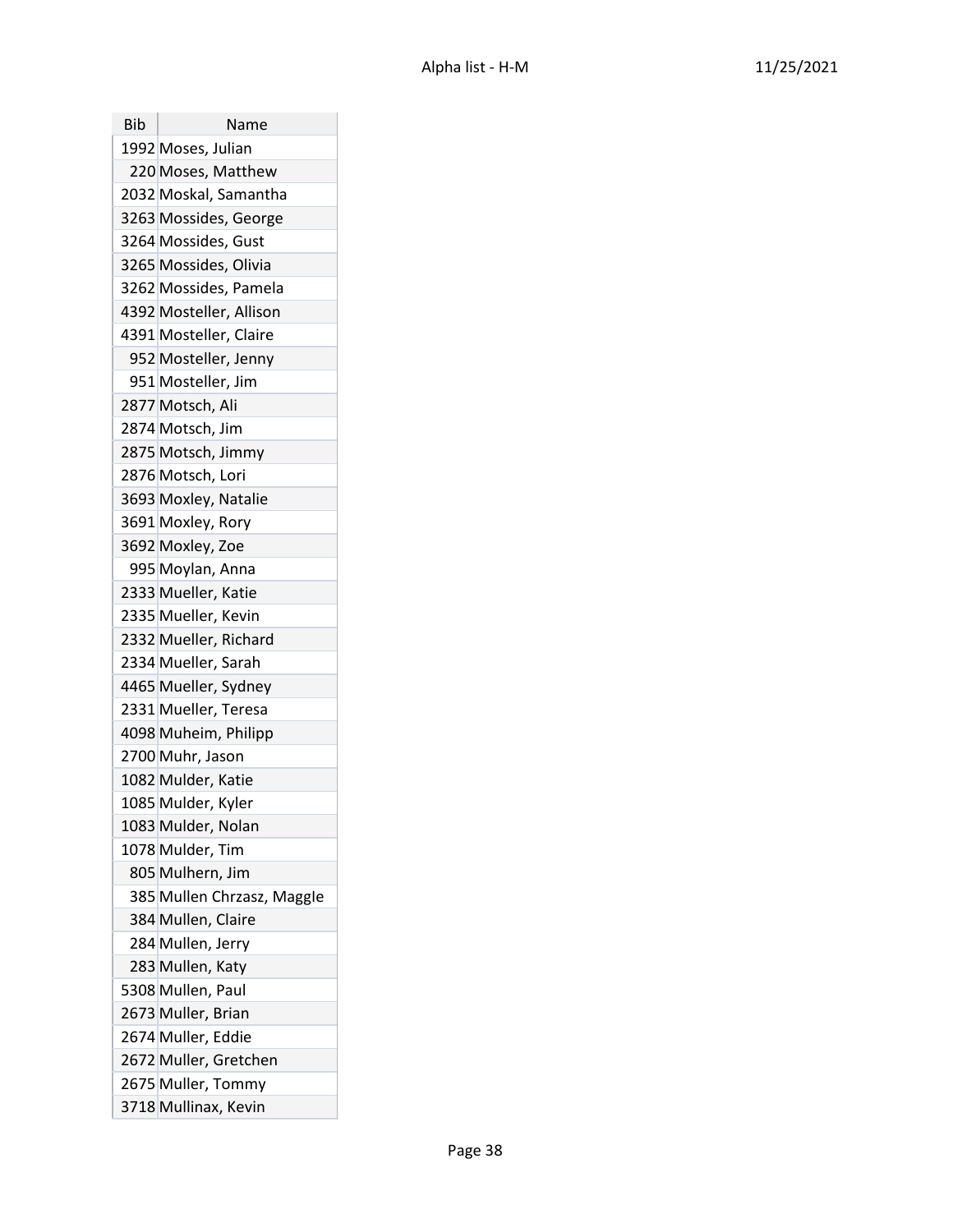| <b>Bib</b> | Name                   |
|------------|------------------------|
|            | 2738 Mullins, Cheryl   |
|            | 2739 Mullins, Taki     |
|            | 1369 Mulrooney, Daryle |
|            | 1366 Mulrooney, Erin   |
|            | 1368 Mulrooney, Trent  |
|            | 742 Mulvihill, Carter  |
|            | 1294 Muniz, Eric       |
|            | 1309 Muniz, Jillian    |
|            | 2751 Munoz, Bernice    |
|            | 2753 Munoz, David      |
|            | 1865 Munson, Dan       |
|            | 1863 Munson, Jenifer   |
|            | 1866 Munson, Phil      |
|            | 1864 Munson, Val       |
|            | 5050 Muoghalu, Tiffany |
|            | 1797 Murakami, Edgar   |
|            | 1798 Murakami, Spenser |
|            | 5016 Murphy, Bill      |
|            | 2059 Murphy, Bobby     |
|            | 91 Murphy, Corda       |
|            | 5176 Murphy, Joseph    |
|            | 2061 Murphy, Max       |
|            | 2062 Murphy, Mia       |
|            | 1592 Murphy, Scott     |
|            | 189 Murphy, Vivi       |
|            | 2979 Murray, Alice     |
|            | 2981 Murray, Alyssa    |
|            | 2450 Murray, David     |
|            | 2449 Murray, Kathryn   |
|            | 2980 Murray, Matthew   |
|            | 2145 Musson, Elizabeth |
|            | 2146 Musson, Philip    |
|            | 2709 Mustafa, Amir     |
|            | 2710 Mustafa, Arianna  |
|            | 2707 Mustafa, Drita    |
|            | 2708 Mustafa, Enisa    |
|            | 2231 Muth, Jill        |
|            | 2228 Muth, Lindsay     |
|            | 2230 Muth, Matthew     |
|            | 2229 Muth, Tom         |
|            | 4895 Muthineni, Saahas |
|            | 4510 Mutombo, Believe  |